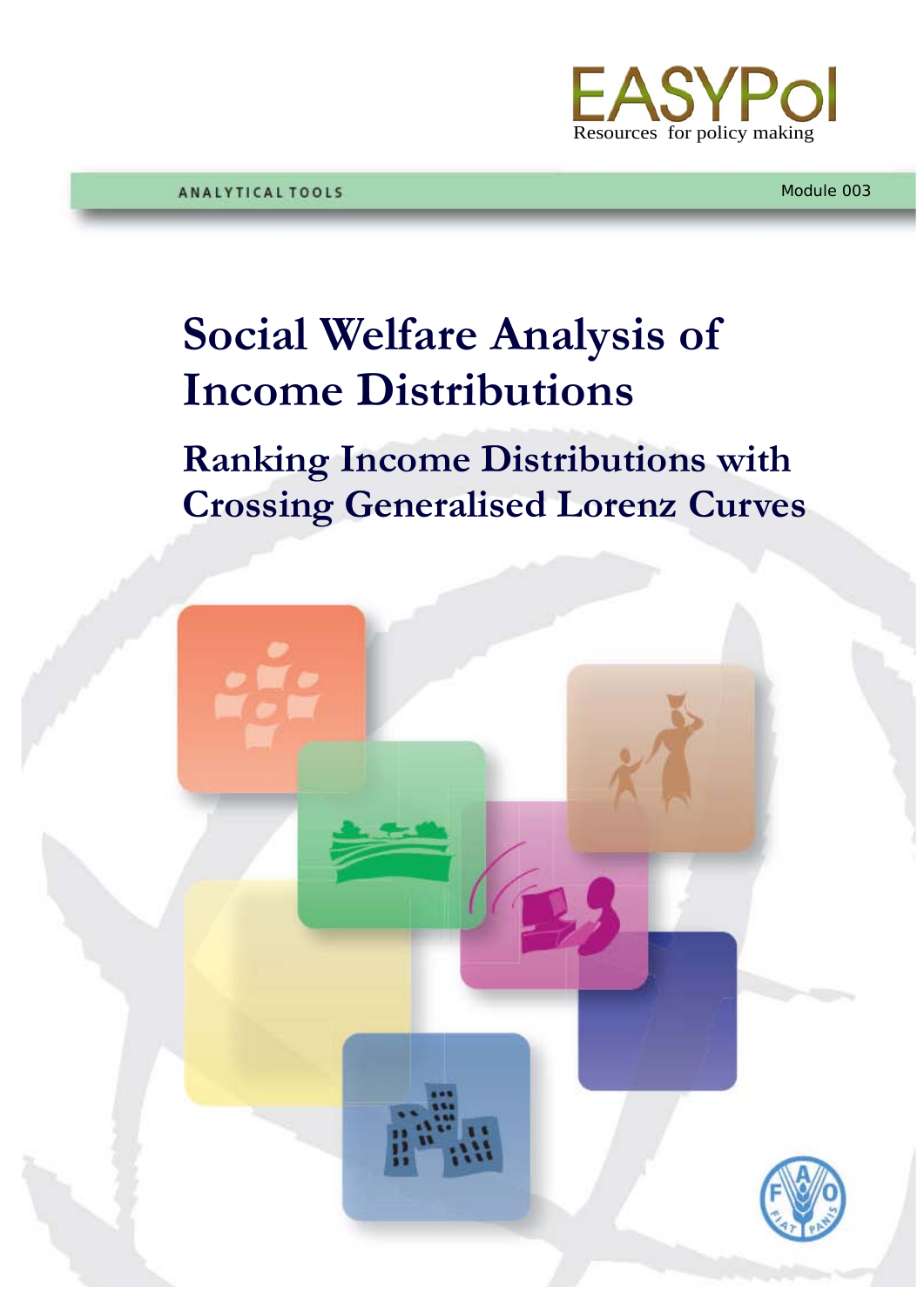

# **Social Welfare Analysis of Income Distributions**

## **Ranking Income Distributions with Crossing Generalised Lorenz Curves**

by

Lorenzo Giovanni Bellù, Agricultural Policy Support Service, Policy Assistance Division, FAO, Rome, Italy

Paolo Liberati, University of Urbino, "Carlo Bo", Institute of Economics, Urbino, Italy

for the

## FOOD AND AGRICULTURE ORGANIZATION OF THE UNITED NATIONS, FAO



#### **About EASYPol**

The EASYPol home page is available at: *[www.fao.org/easypol](http://www.fao.org/easypol)*

EASYPol is a multilingual repository of freely downloadable resources for policy making in agriculture, rural development and food security. The resources are the results of research and field work by policy experts at FAO. The site is maintained by FAO's *[Policy Assistance Support Service](http://www.fao.org/tc/policy-support)*, Policy and Programme Development Support Division, FAO.

This modules is part of the resource package **[Analysis and monitoring of socio](http://www.fao.org/easypol/output/browse_by_training_path.asp?Lchain=&id=303&id_cat=303&display=&first=&type=&latestrecords=&pub_id=303&abstr_type=&abstr=&menuitem=&ascdes=&ordenAnt=4&orden=4&boton=1&Direccion=4)[economic impacts of policies.](http://www.fao.org/easypol/output/browse_by_training_path.asp?Lchain=&id=303&id_cat=303&display=&first=&type=&latestrecords=&pub_id=303&abstr_type=&abstr=&menuitem=&ascdes=&ordenAnt=4&orden=4&boton=1&Direccion=4)**

The designations employed and the presentation of the material in this information product do not imply the expression of any opinion whatsoever on the part of the Food and Agriculture Organization of the United Nations concerning the legal status of any country, territory, city or area or of its authorities, or concerning the delimitation of its frontiers or boundaries.

**[© FAO November](http://www.fao.org/copyright_EN.htm) 2005**: All rights reserved. Reproduction and dissemination of material contained on FAO's Web site for educational or other non-commercial purposes are authorized without any prior written permission from the copyright holders provided the source is fully acknowledged. Reproduction of material for resale or other commercial purposes is prohibited without the written permission of the copyright holders. Applications for such permission should be addressed to: **[copyright@fao.org](mailto:copyright@fao.org)**.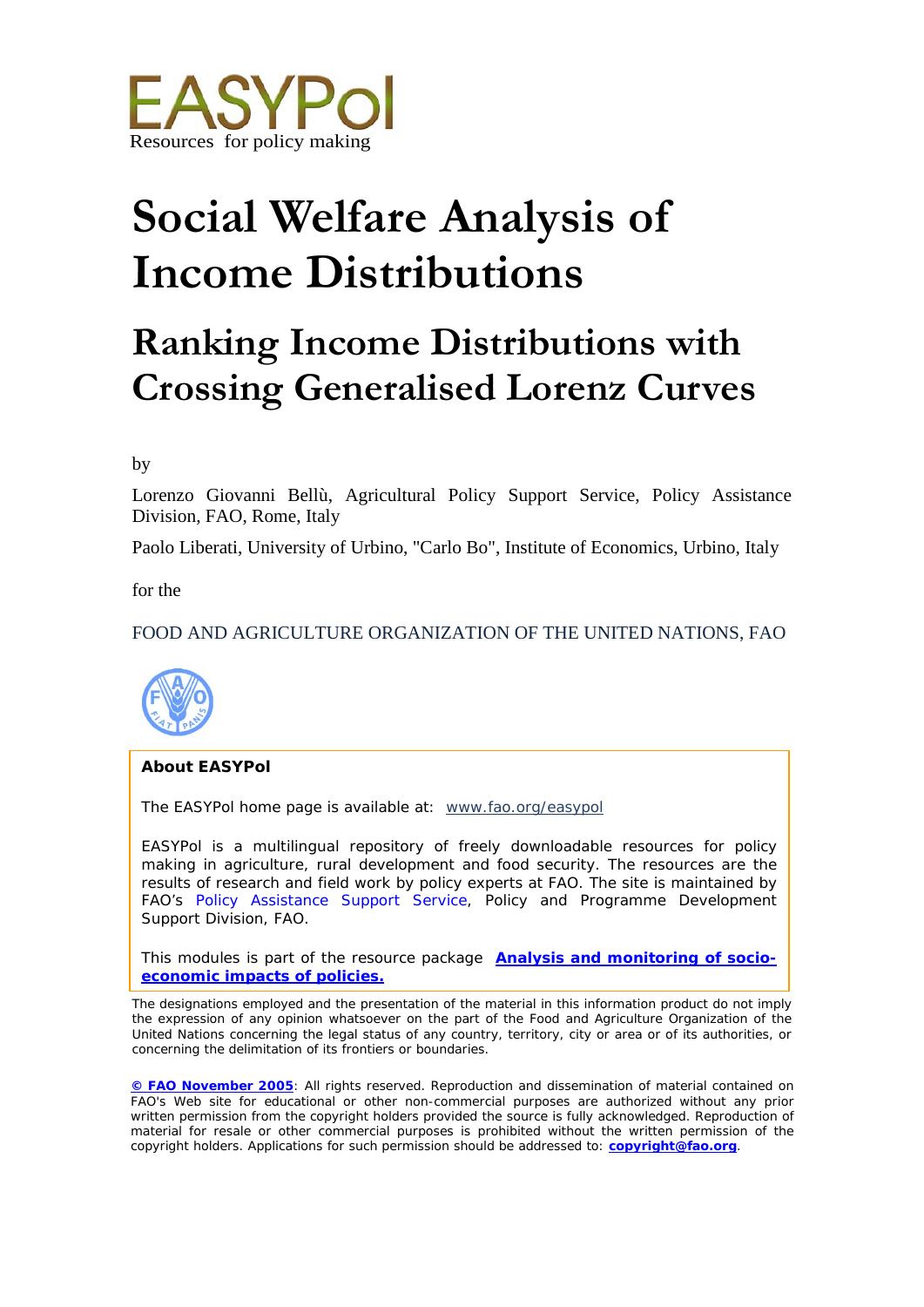## Table of Contents

| $\mathbf 1$ | Summary                                                                                                                                                              |
|-------------|----------------------------------------------------------------------------------------------------------------------------------------------------------------------|
| 2           | Introduction                                                                                                                                                         |
| 3           | 3.1<br>GL curves crossing once: Rawlsian versus utilitarian preferences  4<br>3.2<br>3.3<br>Requirements for ranking distributions if GL curves cross once  8<br>3.4 |
| 4           | A step-by-step procedure for welfare rankings if GL curves cross<br>once                                                                                             |
| 5           | Examples: ranking distributions when GL curves cross once  13<br>5.1<br>5.2                                                                                          |
| 6           | Conclusion                                                                                                                                                           |
| 7           | 7.1<br>7.2<br>7.3<br>7.4                                                                                                                                             |
| 8           |                                                                                                                                                                      |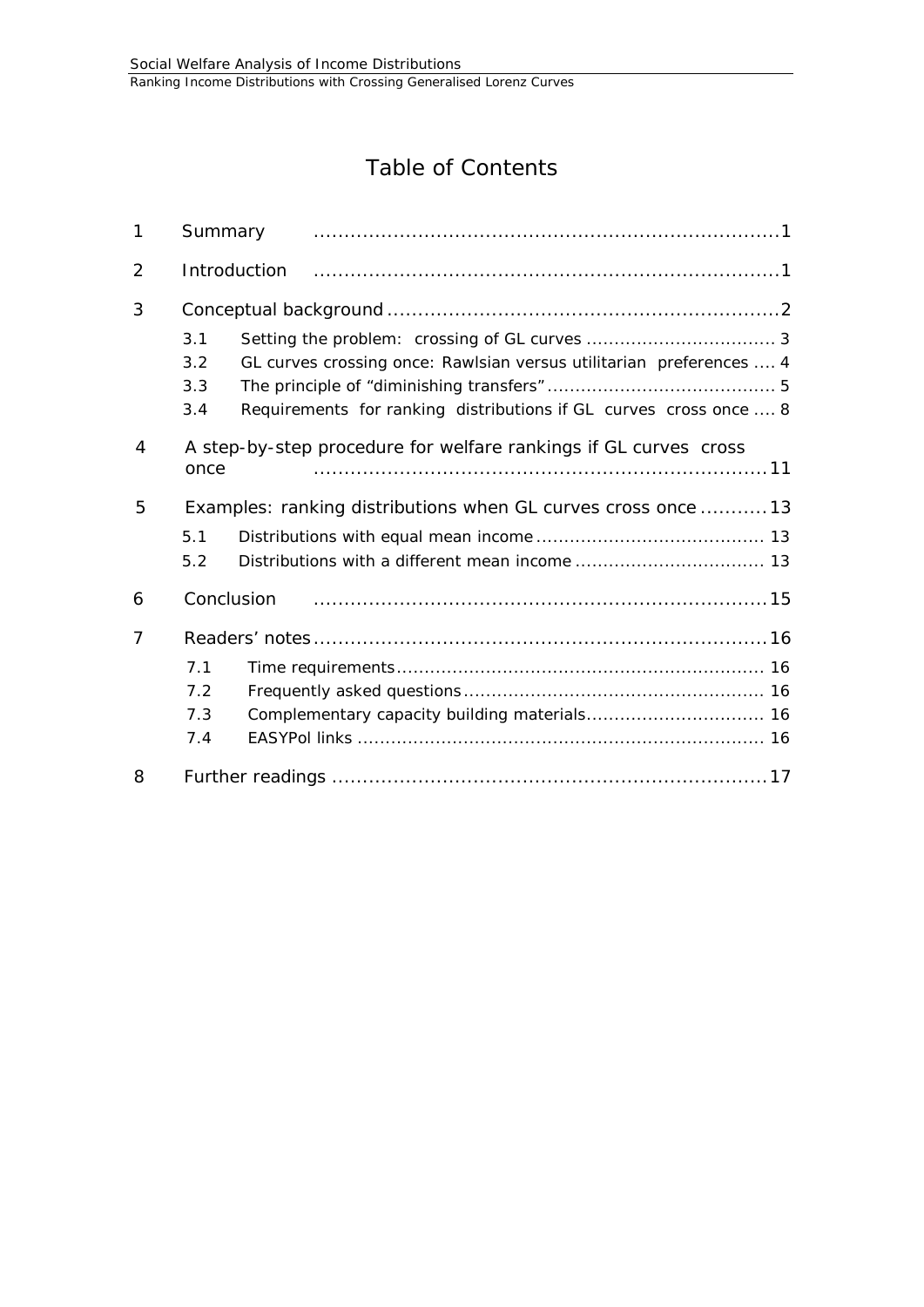<span id="page-3-0"></span>This module illustrates how **[Crossing Generalised Lorenz \(GL\)](http://www.fao.org/tc/easypol/output/glossary_term.asp?id=14981) curves** can be used to identify the best income distribution on social welfare grounds within a set of alternative income distributions generated by different policy options.

It starts by illustrating two alternative income distributions resulting from policy changes that lead to income increases for some individuals and decreases for others. GL curves are then calculated for the alternative distributions to rank them on welfare grounds on the basis of **[Shorrocks'](http://www.fao.org/tc/easypol/output/glossary_term.asp?id=14962) Theorem**. After observing that Shorrocks' Theorem is not applicable, because GL curves cross once, necessary additional conditions, such as restrictions on the features of the **[Social Welfare Function](http://www.fao.org/tc/easypol/output/glossary_term.asp?id=14941) (SWF)** and the shape of income distributions, are set and discussed. Subsequently, a step-by-step procedure to use GL curves to infer welfare judgments when GL cross once, is provided and illustrated with some simple numerical examples.

#### <span id="page-3-1"></span>**2 INTRODUCTION**

This module belongs to a set of modules which discuss how to rank different income distributions on welfare grounds that are generated by alternative policy options, such as: private investment support, input subsidies, output protection. this module, is useful in situations where the analyst has to provide information about the likely impact of a policy measure such as a tax/benefit reform, infrastructural investment policy, a specific sectoral or sub-sectoral policy on the distribution of income, more specifically, to answer policy questions such as whether the policy measure under investigation leads to a social welfare improvement or not.

#### **Objectives**

The specific objective of this module is to illustrate how GL curves can be used to rank income distributions on welfare grounds even if the GL curves of the two distributions cross each other once. The user will learn how to make use of **[Generalised Lorenz](http://www.fao.org/tc/easypol/output/glossary_term.asp?id=14942)  [dominance](http://www.fao.org/tc/easypol/output/glossary_term.asp?id=14942)** with crossing GL curves, to draw conclusions on the most preferred income distribution within a set of possible income distributions generated by alternative policy options. He will also learn more about the limitations of GL curves for welfare considerations.

#### **Target audience**

This module targets different categories of users in different contexts, for example:

- **trainers** can use this module in capacity development activities e.g. to teach policy analysts how to use household data in policy work;
- **policy analysts** can use this module as reference material when carrying out their on-the-job tasks;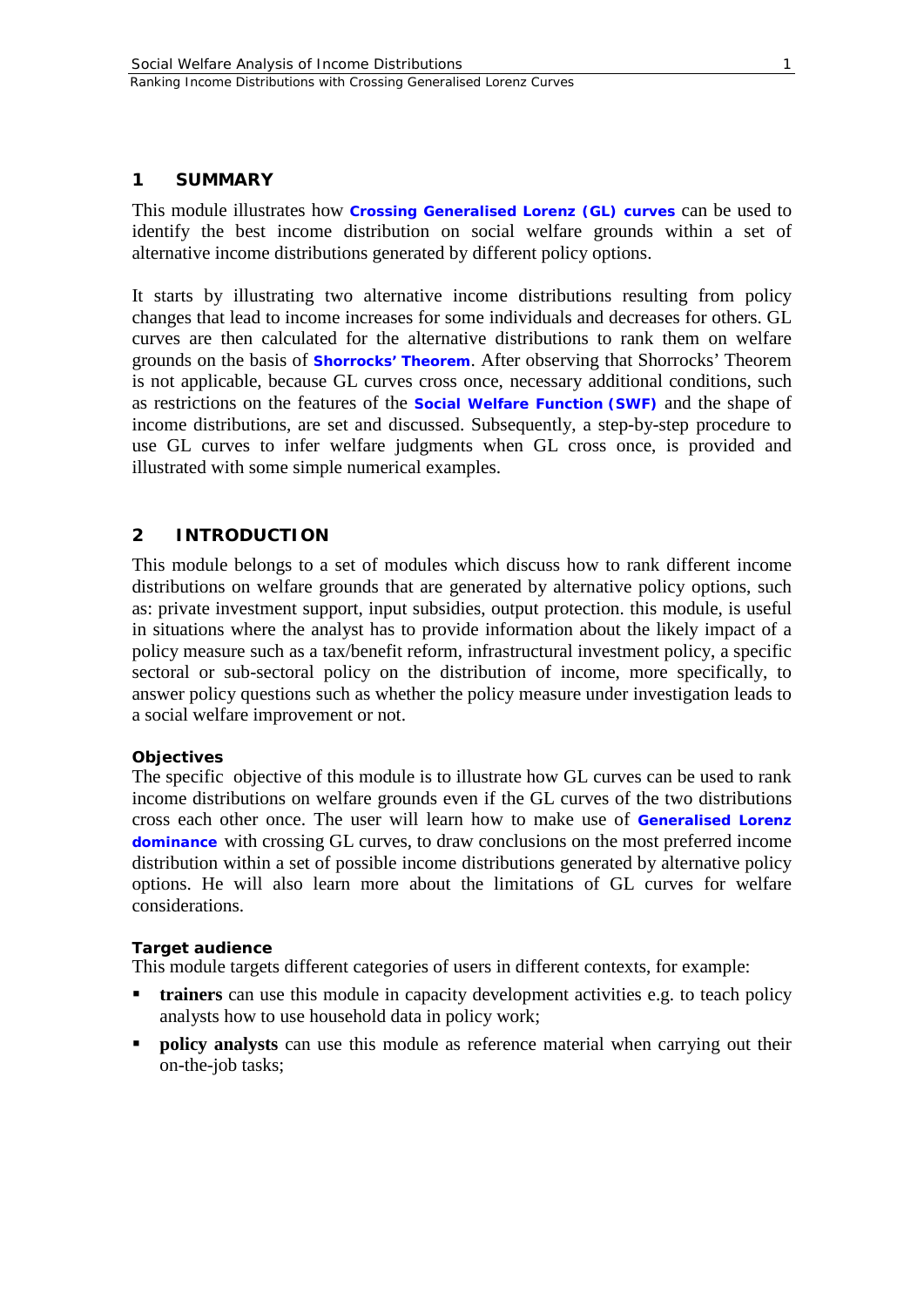- **lecturers** in academic courses can use this material to support under-graduate courses in welfare economics, economic policy, development economics and related fields;
- **other users,** such as NGOs, political parties, professional organizations or consulting firms that are willing to enhance their expertise in analyzing welfare impacts of policies by means of analyzing changes in income distributions.

#### **Required background**

The trainer is strongly recommended to verify the suitability of the trainees' background, in particular, the trainees must be familiar with:

- Concepts of policy impact simulations.
- Concepts of income distribution.
- Concepts and technicalities of Lorenz curves and generalized Lorenz curves.
- Concepts of social welfare and social welfare functions.

If this background is weak or missing, the trainer may consider delivering other modules beforehand, as highlighted in the introduction. Trainees should also know basic concepts of welfare economics, statistics, elementary mathematics and, possibly, basic principles of calculus.

To find relevant materials in these areas, the reader can follow the links included in the text to other EASYPol modules or  $references<sup>1</sup>$  $references<sup>1</sup>$  $references<sup>1</sup>$ . A set of useful links to related EASYPol modules is provided in a section at the end of the document.

## <span id="page-4-0"></span>**3 CONCEPTUAL BACKGROUND**

This section sets the problem of crossing GL curves and presents the conceptual background required to use GL curves for welfare ranking when curves cross each other once, i.e. when Shorrocks' Theorem is not applicable.

The core of this section is the discussion on:

- the restrictions to be imposed on the SWF when GL curves cross once in order to obtain unanimous judgments on the ranking of income distributions on welfare grounds (the so-called "principle of diminishing transfers");
- the conditions about the variances of the distributions to be compared (the "variance" condition) when two distributions have the same mean income;
- the need to rule out some "extreme" SWF that bend toward inequality neutrality to get a unanimous consensus when comparing a more egalitarian distribution with a

<span id="page-4-1"></span><sup>&</sup>lt;sup>1</sup> EASYPol hyperlinks are shown in blue, as follows:

a) training paths are shown in **underlined bold font**;

b) other EASYPol modules or complementary EASYPol materials are in *bold underlined italics;*

c) links to the glossary are in **bold**; and

d) external links are in *italics*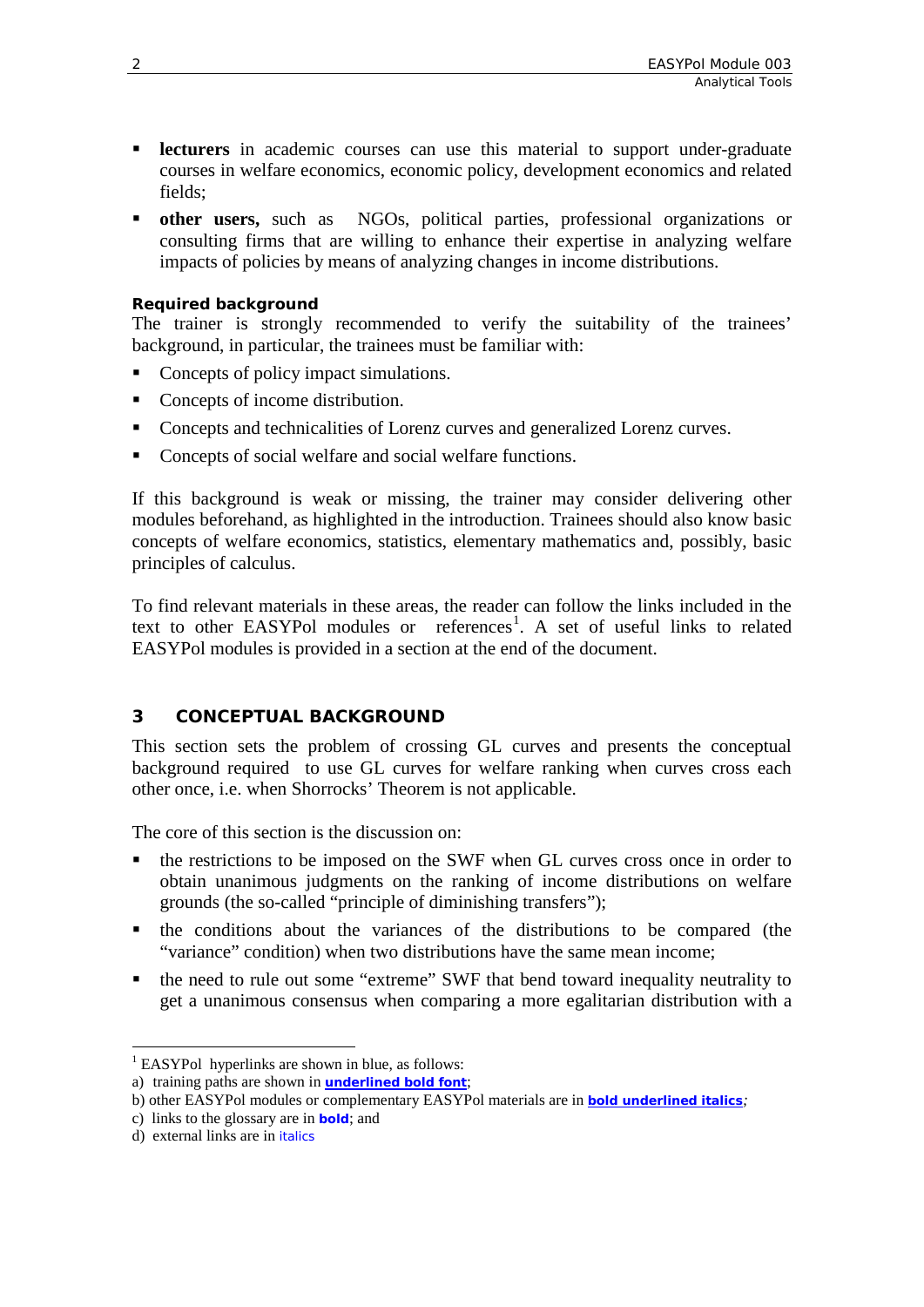- Ranking Income Distributions with Crossing Generalised Lorenz Curves
- lower mean income, or when comparing a less egalitarian distribution with a higher mean income (Rawlsian toward Utilitarian preferences);
- <span id="page-5-0"></span> the "mean-variance" conditions to select the "extreme" SWF to be ruled out in such cases.

## **3.1 Setting the problem: crossing of GL curves**

In the module Ranking income distributions with Generalised Lorenz curves, there is a case here two GL curves cross each other. For ease of reference, you will find this example reported here below in Table 1 and Figure 1, respectively.

Distribution I is the result of a policy, the net impact of which results in mixed shifts of income from richer to poorer, i.e. one income unit from individual 3 to individual 1, and from poorer to richer, i.e. one unit of income from individual 4 to individual 5.

**Table 1 - Mixed transfers from richer to poorer and from poorer to richer: a case of crossing GL curves**

|                                                                                                                                                                                                                                                                                                                                                                                                                                                                                                            |                  | <b>Distribution A</b> |                                       |            | <b>Distribution I</b> |                                       |            |                    |
|------------------------------------------------------------------------------------------------------------------------------------------------------------------------------------------------------------------------------------------------------------------------------------------------------------------------------------------------------------------------------------------------------------------------------------------------------------------------------------------------------------|------------------|-----------------------|---------------------------------------|------------|-----------------------|---------------------------------------|------------|--------------------|
|                                                                                                                                                                                                                                                                                                                                                                                                                                                                                                            | Cum.share of $p$ | Income $(Y)$          | Cum.share Y%                          | Cum.aver.Y | Income $(Y)$          | $Cum.sh.Y\%$                          | Cum.aver.Y | Diff.cum.          |
| Individuals                                                                                                                                                                                                                                                                                                                                                                                                                                                                                                | (hor. axis L/GL) |                       | (vert.axis of $L$ ) (vert.axis $GL$ ) |            |                       | (vert.axis of $L$ ) (vert.axis $GL$ ) |            | aver.Y I-A         |
| (a)                                                                                                                                                                                                                                                                                                                                                                                                                                                                                                        | (b)              | (c)                   | (d)                                   | (e)        | (f)                   | (g)                                   | (h)        | $\left( 1 \right)$ |
|                                                                                                                                                                                                                                                                                                                                                                                                                                                                                                            | 20.0%            |                       | 6.7%                                  | 0.6        |                       | 8.9%                                  | 0.8        | 0.2                |
|                                                                                                                                                                                                                                                                                                                                                                                                                                                                                                            | 40.0%            |                       | 20.0%                                 | 1.8        | b                     | $22.2\%$                              | 2.0        | 0.2                |
|                                                                                                                                                                                                                                                                                                                                                                                                                                                                                                            | 60.0%            |                       | 40.0%                                 | 3.6        |                       | 40.0%                                 | 3.6        | 0.0                |
|                                                                                                                                                                                                                                                                                                                                                                                                                                                                                                            | 80.0%            | 12                    | 66.7%                                 | 6.0        |                       | 64.4%                                 | 5.8        | $-0.2$             |
|                                                                                                                                                                                                                                                                                                                                                                                                                                                                                                            | 100.0%           | 15                    | 100.0%                                | 9.0        |                       | 100.0%                                | 9.0        | 0.0                |
| Total income                                                                                                                                                                                                                                                                                                                                                                                                                                                                                               |                  | 45.0                  |                                       |            | 45.0                  |                                       |            |                    |
| Mean income                                                                                                                                                                                                                                                                                                                                                                                                                                                                                                |                  | 9.0                   |                                       |            | 9.0                   |                                       |            |                    |
| I L dominates A for the first 60% of the<br>population but A L dominates I for greater<br>Note that the GL do cross because the difference<br>cumulated shares of the population, i.e. I presents<br>between the ordinates of I and A are positive in<br>lower cumulated shares of income in the lower<br>the lower part of the curves and negative in the<br>part of the distribution and higher cumulated<br>upper part.<br>shares in the higher part of the distribution.<br>Therefore, L curves cross. |                  |                       |                                       |            |                       |                                       |            |                    |

In this case, L curves cross, as is apparent from Figure 1a (and columns d and g) and also GL curves cross. This is not surprising indeed, because distributions A and I have the same mean income<sup>[2](#page-5-1)</sup>. Note that the Shorrocks' Theorem presented in the abovementioned module cannot be applied to rank the two income distributions on welfare grounds, because it requires that the GL curves of one distribution dominate the GL curves of the other. So far, no conclusive judgement can be reached.

<span id="page-5-1"></span><sup>&</sup>lt;sup>2</sup> Remember, from EASYpol Module 002: **Social Welfare Analysis of Income Distributions:** *[Ranking Income Distributions with Generalised Lorenz Curves](http://www.fao.org/docs/up/easypol/306/swa_gen_lorenzcurves_002en.pdf)*, that when two distributions have the same mean, the GL curves are simply up-scaled versions of the Lorenz curves.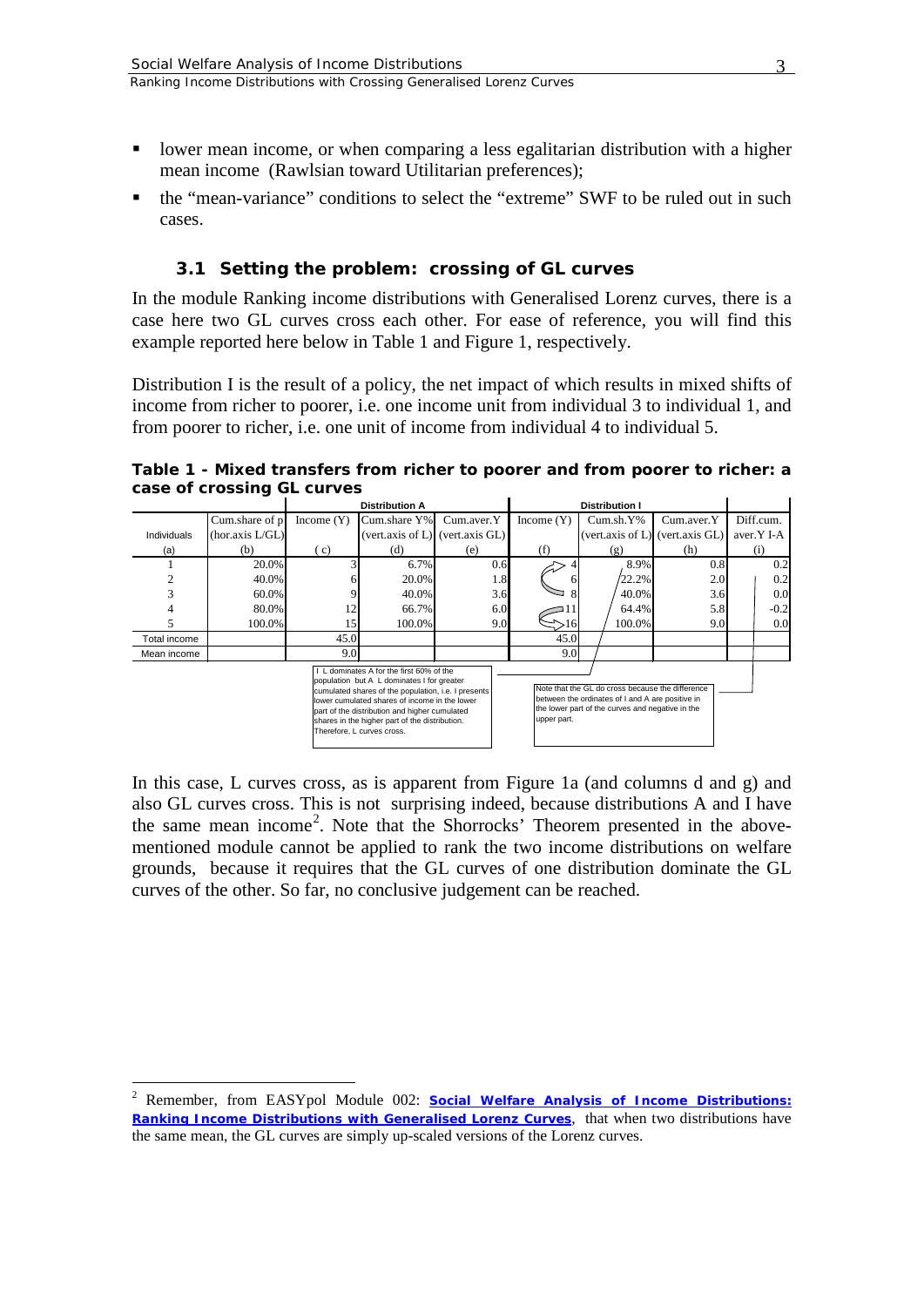#### **Figures 1a and 1b - Mixed transfers from richer to poorer and poorer to richer: a case of crossing GL curves**



individual (individual 3), against the "**inequality-increasing**" policy impact, that pushes an individual even further above the mean income (individual 5) by transferring income to him from a worse-off individual (individual 4).

## <span id="page-6-0"></span>**3.2 GL curves crossing once: Rawlsian versus utilitarian preferences**

In the example reported above, crossing GL curves occurred with equal mean income distributions. In general, however, when GL curves cross once, two possible cases arise: i) mean incomes are equal; ii) mean incomes are different.

The two cases are illustrated in Figure 2, graphs a) and b), below:

## **Figure 2 - GL curves crossing once: the two possible cases:**

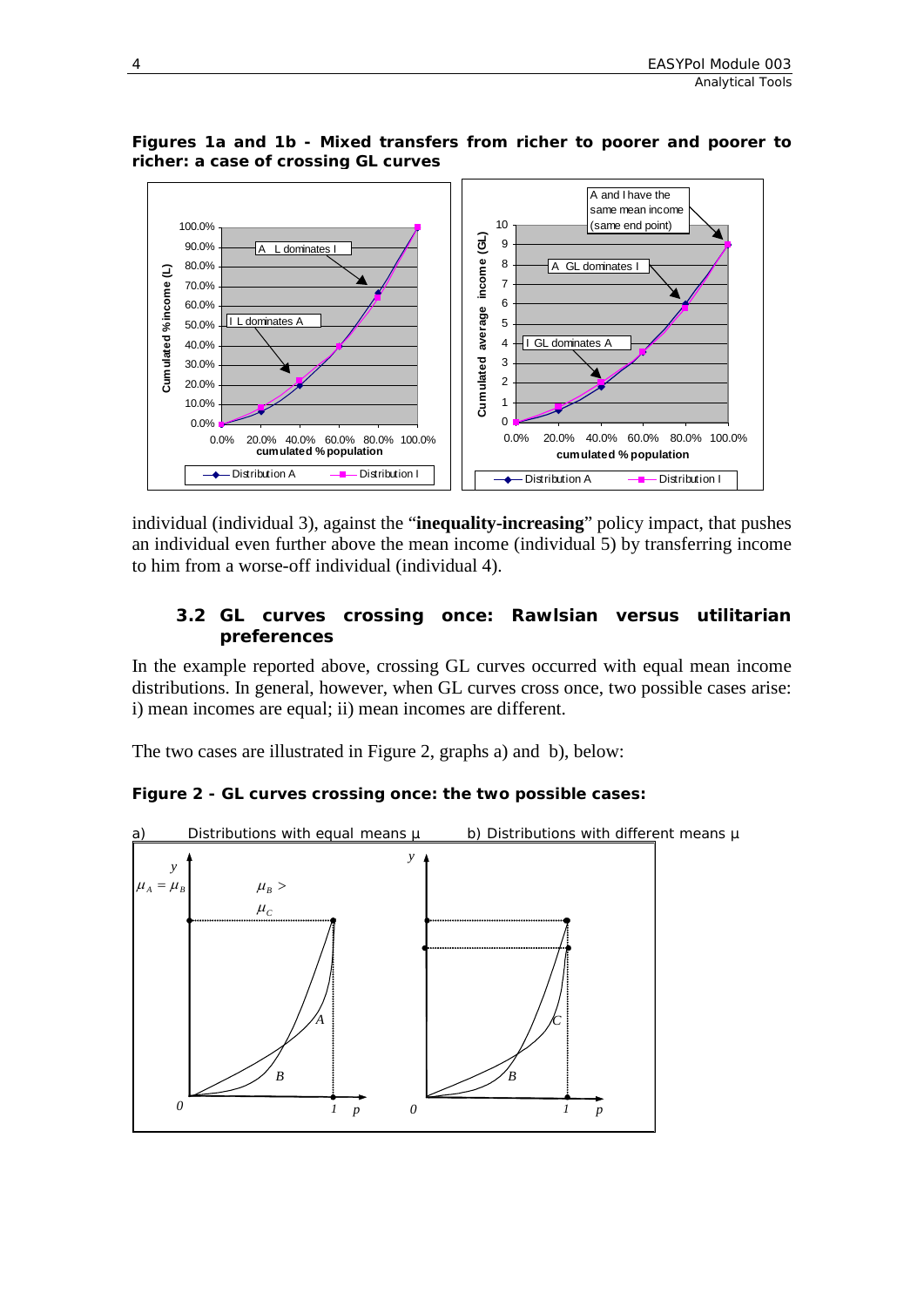In the above Figure, GL curves for three distributions A, B, and C, and pair wise comparisons are illustrated. The vertical axis illustrates income *y* and the horizontal axis illustrates the proportion of population *p*. Note that for distribution A in graph 2a, GL curves dominate distribution B in the lower part, but GL curves are dominated by B in the upper part. On the other hand, the two distributions have the same mean income<sup>[3](#page-7-1)</sup>. Whereas, in graph 2b, GL curves dominate distribution B in the lower part, but distribution C ends up with a lower mean<sup>[4](#page-7-2)</sup>.

The polar concepts of Utilitarian and Rawlsian welfare preferences, are useful here to highlight where and how trade offs between equity and efficiency are reported by crossing GL curves:

**Utilitarian preferences** amount to inequality neutrality, i.e., only the mean income matters. In terms of GL curves, it means that Utilitarians look at the end-point of the distributions: which one is higher and thus preferred. In Figure 2a, above, distributions A and B would be indifferent from a utilitarian point of view. Whereas, in graph 2b, Utilitarians would definitely prefer B to C, because the average income is greater.

**Rawlsian preferences** amount to infinite inequality aversion, i.e. only the poorest income matters. In terms of GL curves, it means that Rawlsians look at the starting point of the income distribution. The distribution whose GL curve dominates the lowest incomes, would be preferred. In Figure 2a and 2b respectively, Rawlsians would definitely prefer A to B and C to B.

Therefore, to compare the two curves in Figure 2a, you would have to focus only on equity, because they are equivalent on efficiency grounds. Rawlsians and Utilitarians would both agree to choose distribution A and discard distribution B. On the other hand, non-extreme decision-makers may have different points of view about which distribution to choose. Restrictions and conditions will be needed on the SWF and on the shape of the distributions.

To compare the two curves in Figure 2b, i.e. where distributions have different means, it is not possible to achieve a unanimous consensus about the "best" distribution, because Rawlsians will always oppose Utilitarians. In such cases, "extreme Utilitarians" will have to be ruled out in order to achieve a unanimous consensus on the "best" distribution among all the other decision-makers.

## <span id="page-7-0"></span>**3.3 The principle of "diminishing transfers"**

However as specified in the module Ranking income distributions with Lorenz curves, the features of the preferences of the decision-maker embodied in the SWF, i.e. the fact that, other things being equal, the decision-maker is an "income-seeker" and inequality-

<span id="page-7-1"></span> $3$  This is the same case as presented in Figure 1, above.

<span id="page-7-2"></span><sup>4</sup> Note that for the case where, for example, distribution A, GL dominates distribution B for lower incomes, i.e. A crosses B from above, GL curves cross once and A has a higher mean than B, this is simply not possible. If the end point of A, i.e. the mean income, were superior to that of B, the GL curves would need to cross each other at least twice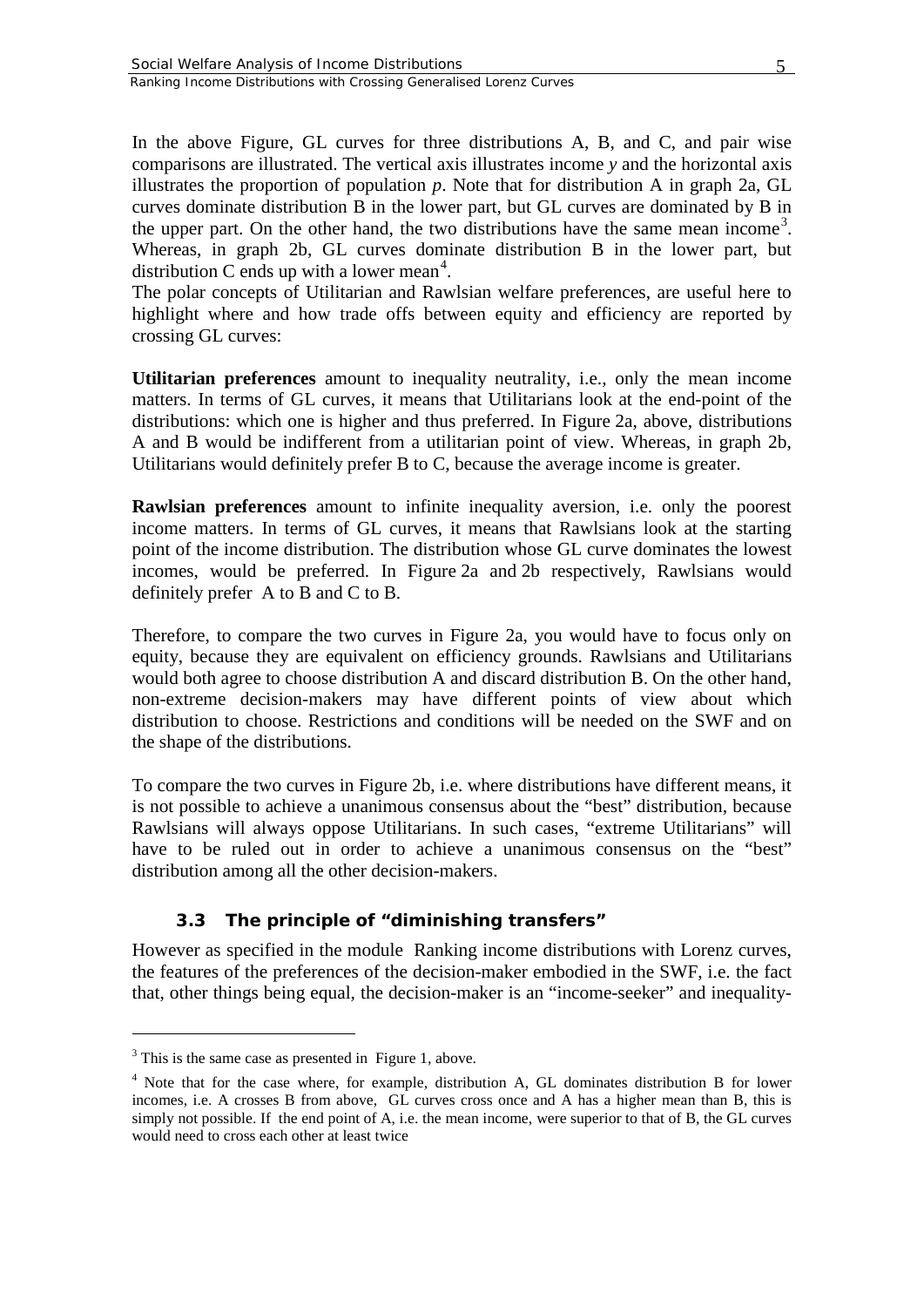averse, thus favours transfers from richer to poorer and dislikes transfers from poorer to richer individuals, do not convey any insight on how he/she would trade off inequality increasing impacts versus inequality decreasing impacts included in the same "policy package". Distribution I would be preferred to A, only if the gain in social welfare, obtained by transferring income to the poorer, should more than compensate the loss in social welfare incurred by transferring income to the richer. Broadly speaking, if the decision-maker "likes reducing inequality to the advantage of the poorer more than he dislikes increasing inequality to the advantage of the richer", he would probably prefer distribution I to A. More formally, a pre-condition for the decision-maker to prefer I to A is that, other things being equal, he/she accepts the so called principle of diminishing transfers, i.e. the third derivative of the SWF has to be positive, as explained in the section below.

The principle of diminishing transfers<sup>[5](#page-8-0)</sup> states that the increase in the social welfare generated by a transfer of a given amount of income from a richer to a poorer individual, both of whom are in the lower part of the distribution, increases the social welfare more than a transfer of the same amount from a richer to a poorer individual, both of whom are in the upper part of the distribution.

The SWF is:

i) **Increasing in income**. The function  $w=w(y)$  is such that, other things being equal, an increase of the income of any individual i, at any income level, must lead to a positive variation of welfare. In Figure 3, below, where a welfare function is illustrated in the two dimensional space to highlight the contribution to the social welfare of the i<sup>th</sup> income (i.e. all other things being equal), for example: income increases ∆*y* at the income levels  $y_1$  and  $y_3$ , lead to positive variations of welfare  $\Delta w_1$  and  $\Delta w_3$ , respectively<sup>[6](#page-8-1)</sup>. Mathematically, this property is reflected by the positive first derivative

 $> 0$ ∂ ∂  $y_i$ *w* of the welfare function:  $\frac{1}{\partial y} > 0$ .

ii) **Reflecting inequality-aversion (principle of transfers)**. The function  $w=w(y)$  is such that, other things being equal, an increase ∆*y* of a richer individual's income generates a lower welfare variation than the same increase ∆*y* for a poorer individual. In Figure 3, below, for example, an income increase ∆*y* at income level *y3* generates a lower welfare increase ∆*w3* than the welfare increase ∆*w1* generated by the income increase  $\Delta y$  at the income level  $y_I$ <sup>[7](#page-8-2)</sup>:

<span id="page-8-0"></span><sup>&</sup>lt;sup>5</sup> To better understand this principle and to see how it is reflected in the mathematical properties of the SWF, it is worth recalling the assumptions about the SWF provided in EASYPol Module 001: *[Social](http://www.fao.org/docs/up/easypol/305/swa_lorenz_curves_001en.pdf)  [Welfare Analysis of Income Distributions: Ranking Income Distributions with Lorenz Curves.](http://www.fao.org/docs/up/easypol/305/swa_lorenz_curves_001en.pdf)* and analyzing the principle of diminishing transfers in that context.

<span id="page-8-1"></span><sup>6</sup> Similarly, decreases in income -∆*y* at income levels *y2* and *y4* lead to negative variations of welfare, - ∆w2 and -∆w4 respectively.

<span id="page-8-2"></span><sup>7</sup> Similarly, decreases in income -∆*y* at income levels *y2* and *y4* generate negative variations of welfare -  $\Delta w_2$  and -  $\Delta w_4$  respectively, such that  $-\Delta w_2 < -\Delta w_4 - i.e.$   $\Delta w_2 > \Delta w_4$ .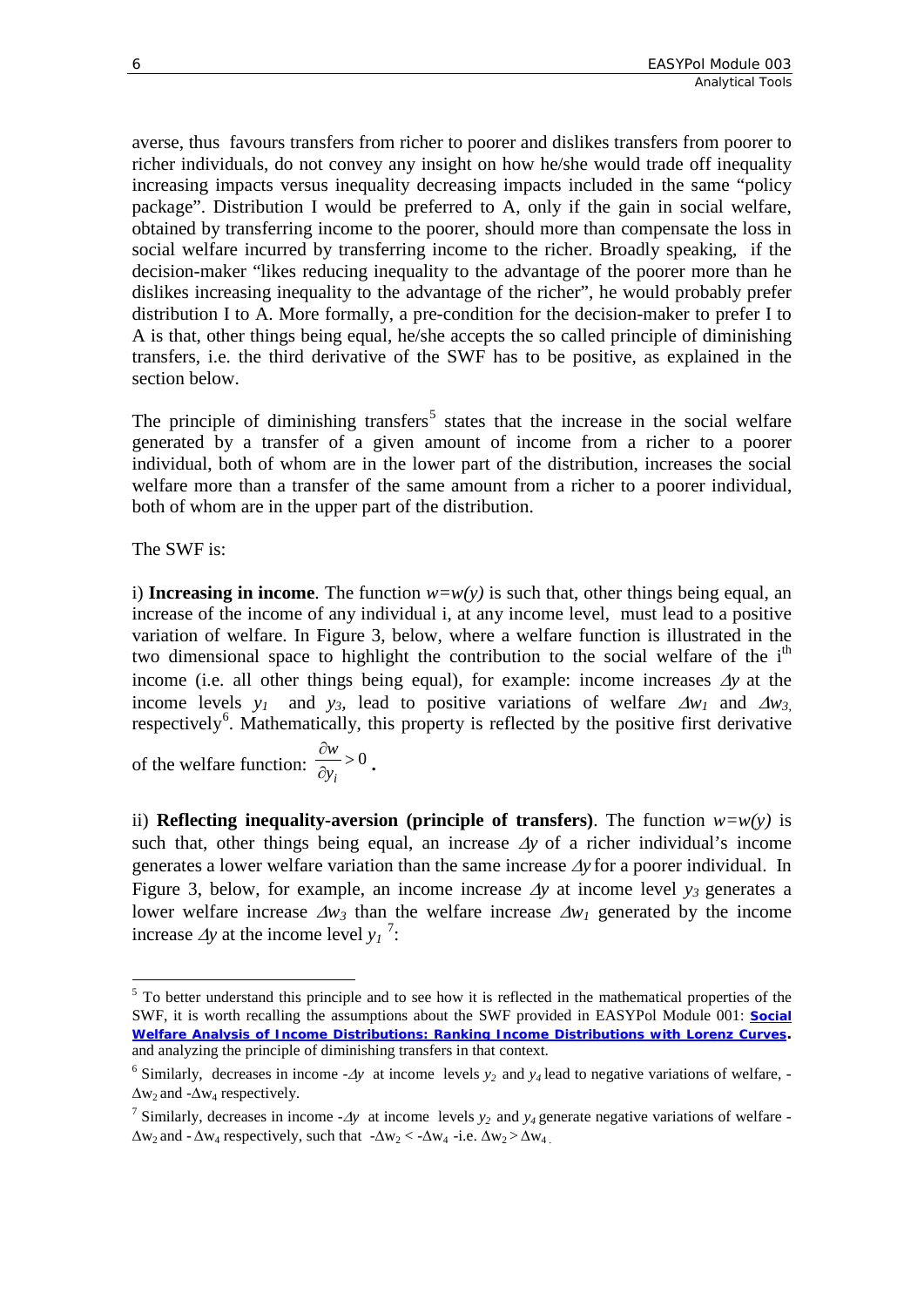$Δw_3 < Δw_1$ 

Therefore, the welfare variation decreases as income increases. Or, also:

 $(\Delta w_3 - \Delta w_1) < 0$ 

The term in brackets can be considered the "variation of the variation of welfare" as negative income increases. Mathematically, for infinitesimal changes of *y*, i.e. for  $\Delta y \rightarrow$ *0* this property is reflected by the negative second derivative of the welfare function:

$$
\frac{\partial^2 w}{\partial {y_i}^2} < 0.
$$



#### **Figure 3 - The principle of diminishing transfers**

iii) **Accepting the principle of diminishing transfers**. The function  $w=w(y)$  is such that it satisfies the principle of diminishing transfers if, for small transfers of income  $\Delta y$ , the gain in welfare, due to a transfer of income from richer to poorer individuals in the lower part of the distribution, say from  $y_2$  to  $y_1$  (as indicated by the arrows), is greater than the gain in welfare due to a transfer of income from richer to poorer individuals in the upper part of the distribution, say from  $y_4$  to  $y_3$ .

In other words, we can deduce from Figure 3, that this amounts to:

$$
(\Delta w_1 - \Delta w_2) > (\Delta w_3 - \Delta w_4)
$$

(Recipient - Donor) (Recipient - Donor)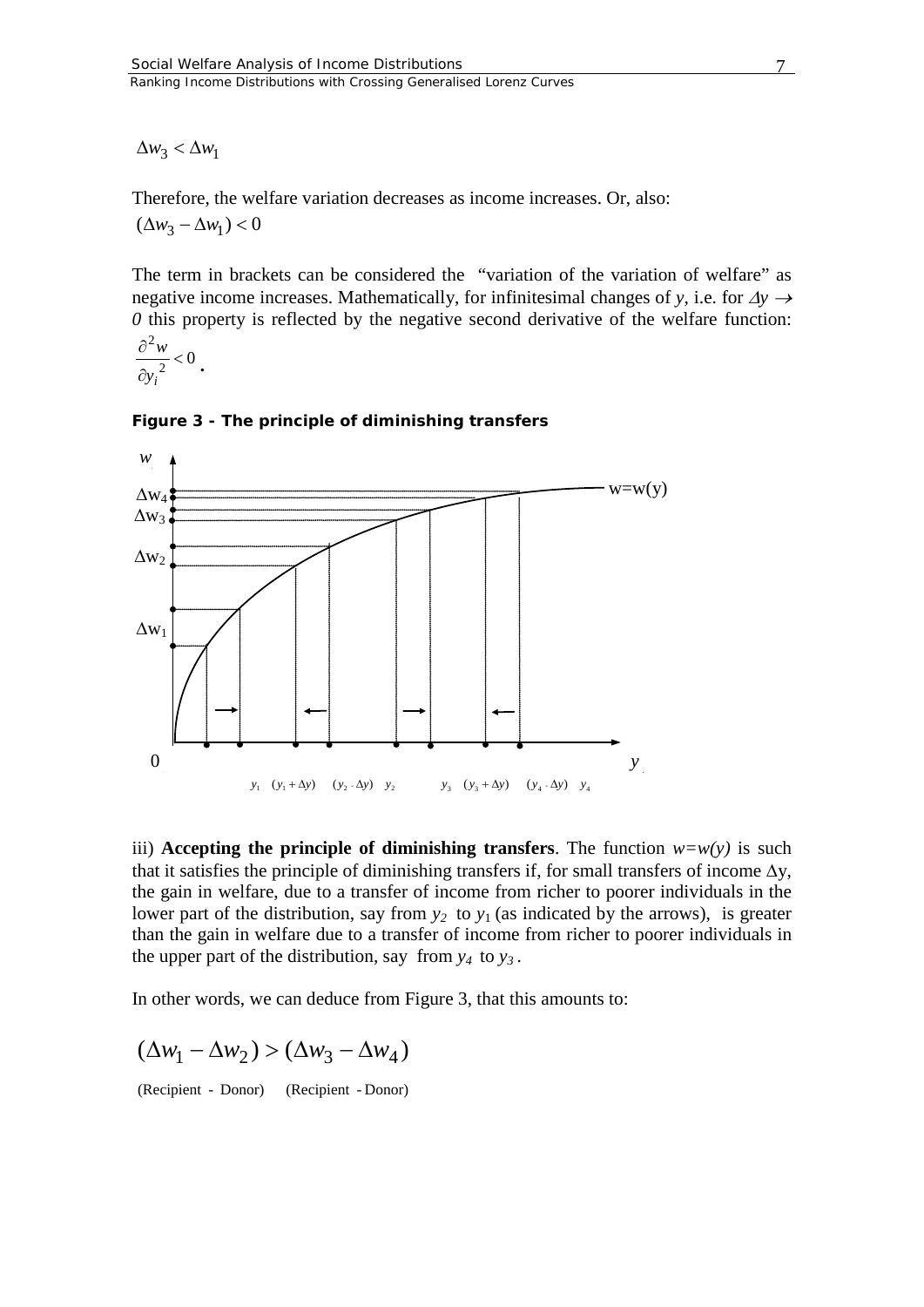This implies that, after rearranging the equation:  $(\Delta w_4 - \Delta w_3) > (\Delta w_2 - \Delta w_1)$ 

i.e the variation of the variation of income increases as income increases<sup>[8](#page-10-1)</sup>.

or also: 
$$
(\Delta w_4 - \Delta w_3) - (\Delta w_2 - \Delta w_1) > 0
$$

i.e the variation of the "variation of the variation" of welfare is positive due to small changes of income. In mathematical terms, for infinitesimal changes of *y*, i.e. for  $\Delta y \rightarrow$ *0*, this property is reflected by the positive third derivative of the welfare function:

$$
\frac{\partial^3 w}{\partial y_i^3} > 0.
$$

Similarly, with reference to Figure 3, above, for such decision-makers, an increase in the social welfare generated by a transfer of a given amount of income from a richer to poorer individual, both in the lower part of the distribution, more than offsets the loss of welfare generated by the transfer of the same amount from a poorer to a richer individual, both in the upper part of the distribution.

#### <span id="page-10-0"></span>**3.4 Requirements for ranking distributions if GL curves cross once**

The first consequence for welfare rankings when GL curves cross, as in the above case, is that unanimous welfare prescriptions can no longer be achieved for all SWF, such

that:  $\frac{\partial w}{\partial y_i} > 0$ ∂ *i y*  $\frac{w}{w} > 0$  and  $\frac{\partial^2 w}{\partial y^2} < 0$ 2  $\lt$ ∂ ∂  $y_i$ *w* . It can be shown, however<sup>[9](#page-10-2)</sup>, that welfare prescriptions are 3 possible in some cases when GL curves cross, but only for those SWF satisfying the "principle of diminishing transfers" i.e. those SWF that have the third derivative with

 $\frac{1}{3} > 0$ > ∂ ∂  $y_i$ *w* respect to individual incomes greater than zero:  $\frac{1}{2}$  > 0.

<span id="page-10-1"></span><sup>&</sup>lt;sup>8</sup> Note that the two equations in brackets are both negative, but the equation on the left is "less negative" than the one on the right.

<span id="page-10-2"></span><sup>&</sup>lt;sup>9</sup> Mathematical proof that restrictions on the SWF and conditions on the means and variances of the distributions, are required when GL curves cross, are sketched out in Lambert, 1993, p. 75.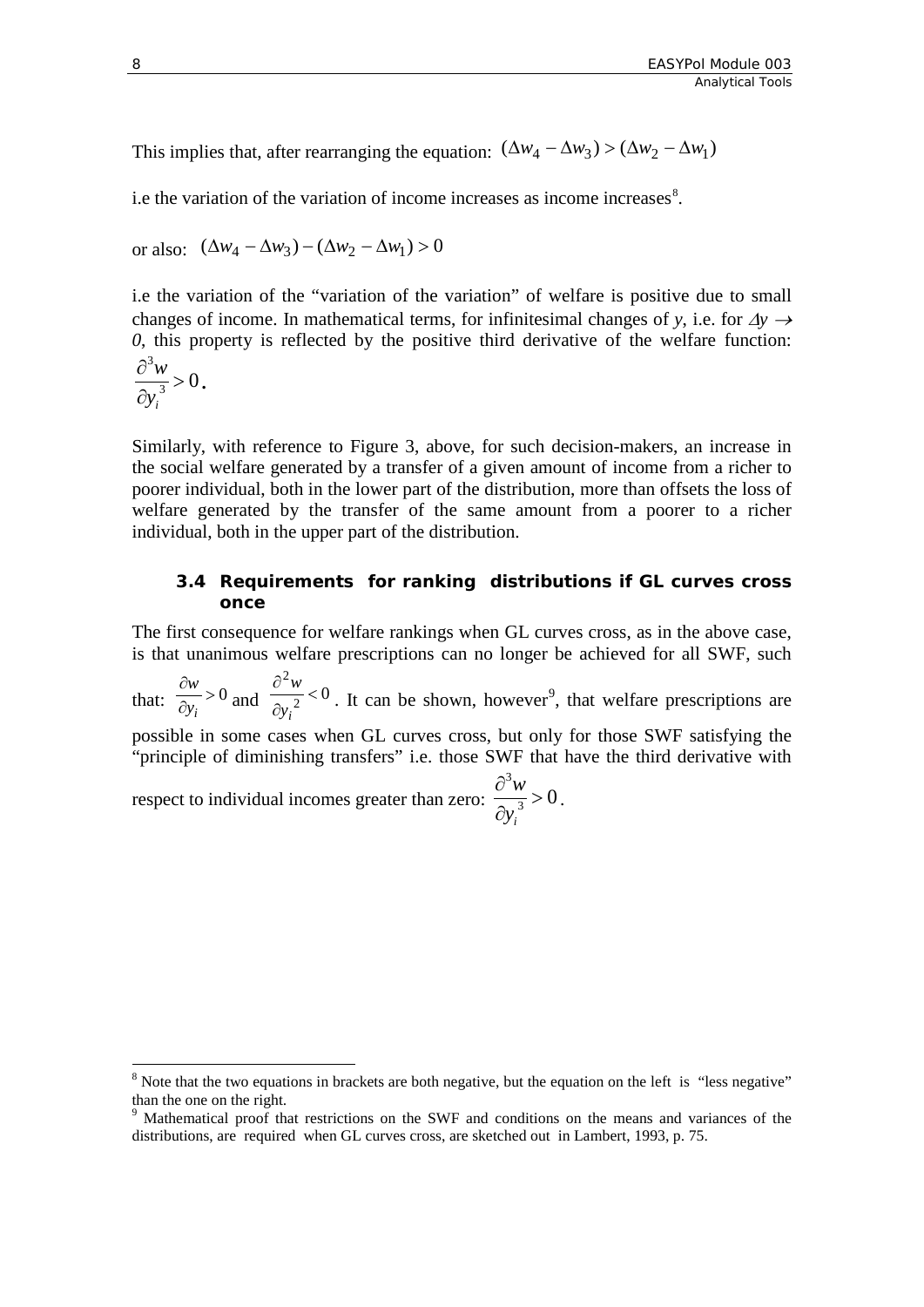#### **Box 1 - The principle of diminishing transfers**

Preliminary requirement: the SWF must reflect the "principle of diminishing transfers"

When GL curves cross, unanimous welfare prescriptions can in some cases be obtained by using GL curves, only if we restrict the class of admissible SWF to those having:

$$
\frac{\partial w}{\partial y_i} > 0, \frac{\partial^2 w}{\partial y_i^2} < 0 \text{ and } \frac{\partial^3 w}{\partial y_i^3} > 0
$$

We can also demonstrate that, in addition to the above mentioned restrictions on the SWF, further requirements have to be fulfilled in order to use GL curves for ranking distributions.

These requirements depend on the relationship between the mean incomes of the distributions to be compared, as discussed in section 3.2., above, i.e. whether mean incomes are equal or different.

Let us start with the first case: GL CURVES CROSS ONCE AND MEAN INCOMES ARE  $E\text{QUAL}^{10}$  $E\text{QUAL}^{10}$  $E\text{QUAL}^{10}$ . Here, Utilitarian SWFs are indifferent as mean incomes are equal. Rawlsian SWFs definitely prefer income distributions that dominate the lower part of the graph. But to have unanimous welfare prescriptions on the dominating distribution in the lower part of the graph, the following condition must be satisfied:

#### **Box 2 - Additional requirements when distributions have equal mean incomes**

If two income distributions **Y** and **X** have the same mean and the following two conditions are verified:

a) the GL curve of **Y** crosses the GL curve of **X** from above; and

b) the variance of **Y** is lower than the variance of **X** ( $\sigma_y^2 \leq \sigma_y^2$ ) – (VARIANCE CONDITION);

then **Y** would be preferred by all SWF satisfying the "principle of diminishing transfers".

Let us now consider the second case: GL CURVES CROSS ONCE AND MEAN INCOMES ARE UNEQUAL. In this case, to have unanimous welfare prescriptions on the dominating distribution in the lower part, the following condition must be satisfied:

<span id="page-11-0"></span><sup>&</sup>lt;sup>10</sup> As mean incomes are equal, this case implies that standard Lorenz curves cross, otherwise welfare rankings could be made applying Atkinson's Theorem as presented in EASYPol Module 001: *[Social](http://www.fao.org/docs/up/easypol/305/swa_lorenz_curves_001en.pdf)  [Welfare Analysis of Income Distributions: Ranking Income Distributions with Lorenz Curves](http://www.fao.org/docs/up/easypol/305/swa_lorenz_curves_001en.pdf)*.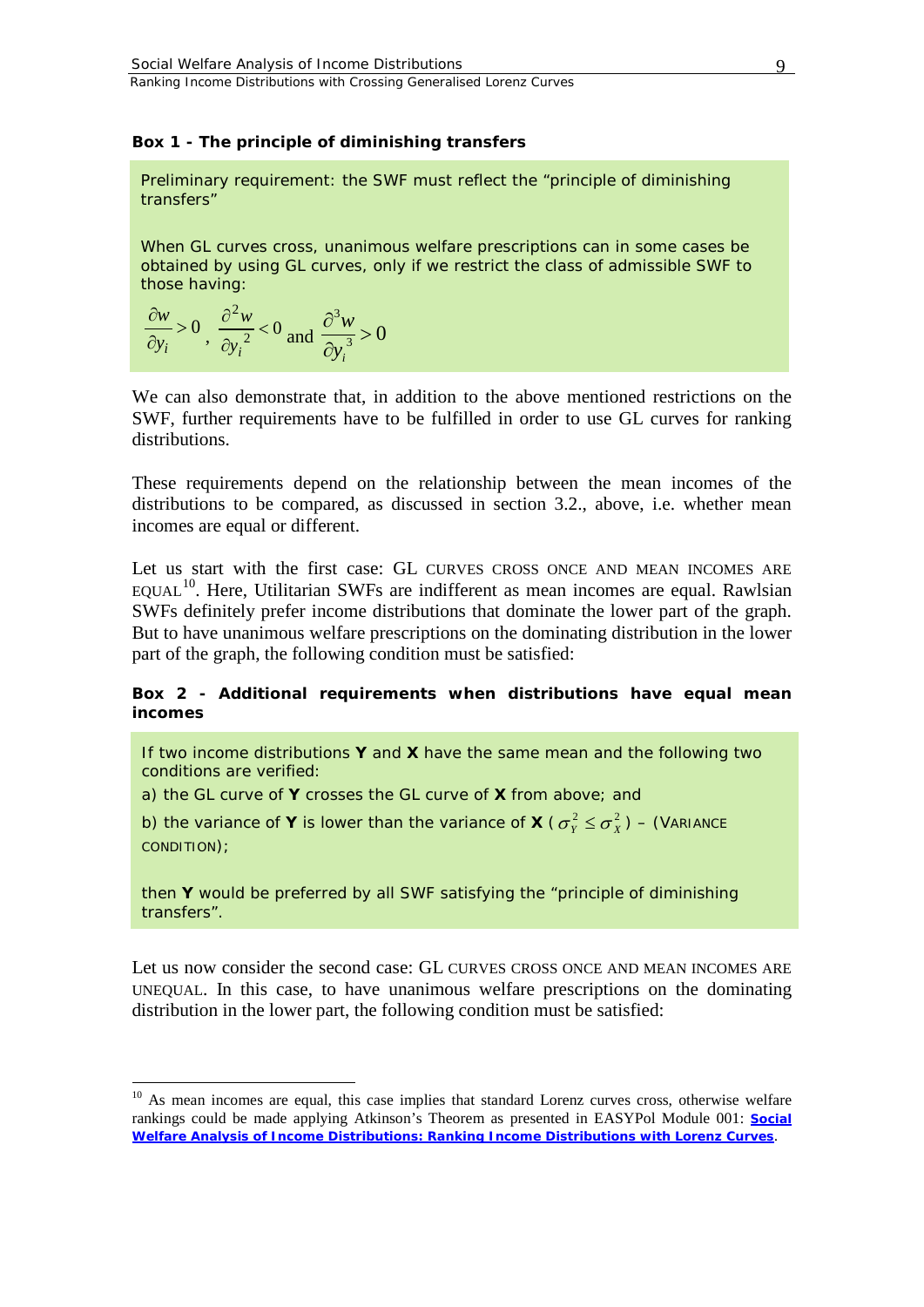#### **Box 3 - Additional requirements when distributions have different mean incomes**

If these three conditions are verified:

a) the GL curve of an income distribution **Y** crosses the GL curve of an income distribution **X** from above;

b) the mean income of **Y** is lower than the mean income of **X**  $(\bar{y} < \bar{x})$ ; and

c)  $\sigma_{y}^{2} < \sigma_{x}^{2} - (\bar{x} - \bar{y})(2z - \bar{x} - \bar{y})$ , where *z* is the maximum income of the two distributions (MEAN-VARIANCE CONDITION);

then **Y** would be preferred by all SWF satisfying. the "Principle of Diminishing Transfers".

Hence, in both cases of GL curves crossing once, there is either a variance or a meanvariance condition to satisfy. However when mean incomes are unequal, as in this last case the mean-variance condition is more stringent because the variance of Y must be *sufficiently* less than the variance of X, not only just less, as the variance condition would prescribe.

If the variance condition or the mean-variance condition do not hold, the case of crossing GL curves cannot be solved, and welfare rankings are simply not possible.

When the mean-variance condition holds, however, we can go a step further to measure the robustness of the welfare ranking to the degree of inequality-aversion. It can be demonstrated that from the mean-variance condition it is indeed possible to calculate the lower limit of inequality-aversion *b*, below which welfare prescriptions obtained by GL ranking no longer hold.

The relevant expression is:

$$
b = \frac{z(\overline{x} - \overline{y})}{(\sigma_X^2 - \sigma_Y^2) - (\overline{x} - \overline{y})(2z - \overline{x} - \overline{y})}
$$

<span id="page-12-0"></span>where symbols have the usual meaning. For example, if  $b=2$ , all decision-makers whose SWF includes an inequality-aversion parameter greater than 2 will agree on the result. Those with a lower inequality aversion (e.g. the Utilitarians) may not agree on the welfare ranking. Calculating the lower limit is very useful to understand the robustness of the ranking in terms of consensus across different decision makers with different degrees of inequality aversion.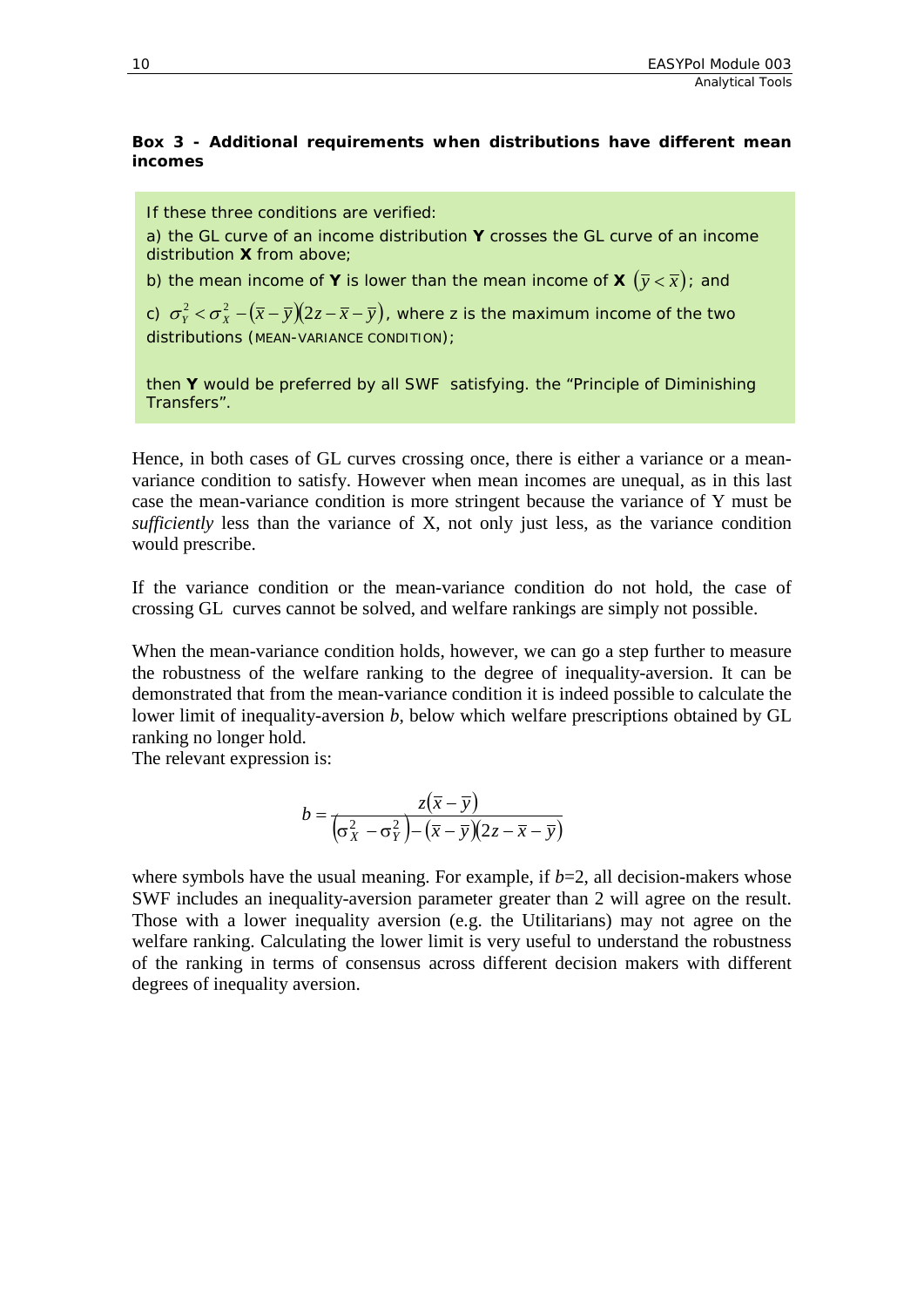## **4 A STEP-BY-STEP PROCEDURE FOR WELFARE RANKINGS IF GL CURVES CROSS ONCE**

The flowchart in Figure 4, below, illustrates the step-by-step procedure for welfare rankings of two income distributions when their GL curves cross once<sup>[11](#page-13-0)</sup>. In actual fact, Steps 1 to 6 are aimed at verifying whether welfare rankings can be solved with either Lorenz domination or with GL domination. If this is not possible because the GL curves cross each other once, the conditions reported in the section above need to be checked. Step 7 first requires you to calculate the variance of each income distribution. then, in step 8, the mean of the two distributions is checked. If the two distributions have equal mean incomes steps 9a to 11a will follow, whereas, if the two distributions have different mean incomes, steps 9b to 11b will follow.

If GL curves cross once and mean incomes of the two distributions are equal, Step 9a, requires that the variance condition be verified. Then step 10a requires that you check which of the two GL curves crosses the other from above. In step 11a conclusions are drawn: if  $GL(Y)$  crosses  $GL(X)$  once from above and, at the same time, the Y variance is lower than the X variance, then income distribution Y will be socially preferred to X by all SWFs satisfying the "principle of diminishing transfers".

If GL curves cross once and mean incomes of the two distributions are different, the mean-variance condition needs to be checked (Step 9b). Then step 10b requires to check which of the two GL curves crosses the other from above. In step 11b Conclusions are drawn: if a) the mean-variance condition is satisfied for Y; and b)  $GL(Y)$  crosses  $GL(X)$  from above, then the Y income distribution is socially preferred to X for all SWF satisfying the "principle of diminishing transfers".

<span id="page-13-0"></span><sup>&</sup>lt;sup>11</sup> If multiple crossing of GL occur, sub-populations need to be analysed. Multiple crossings of GL curves however are quite infrequent in real cases. For the analysis of these cases refer to, e.g. Lambert, 1993, pp. 78 to 80.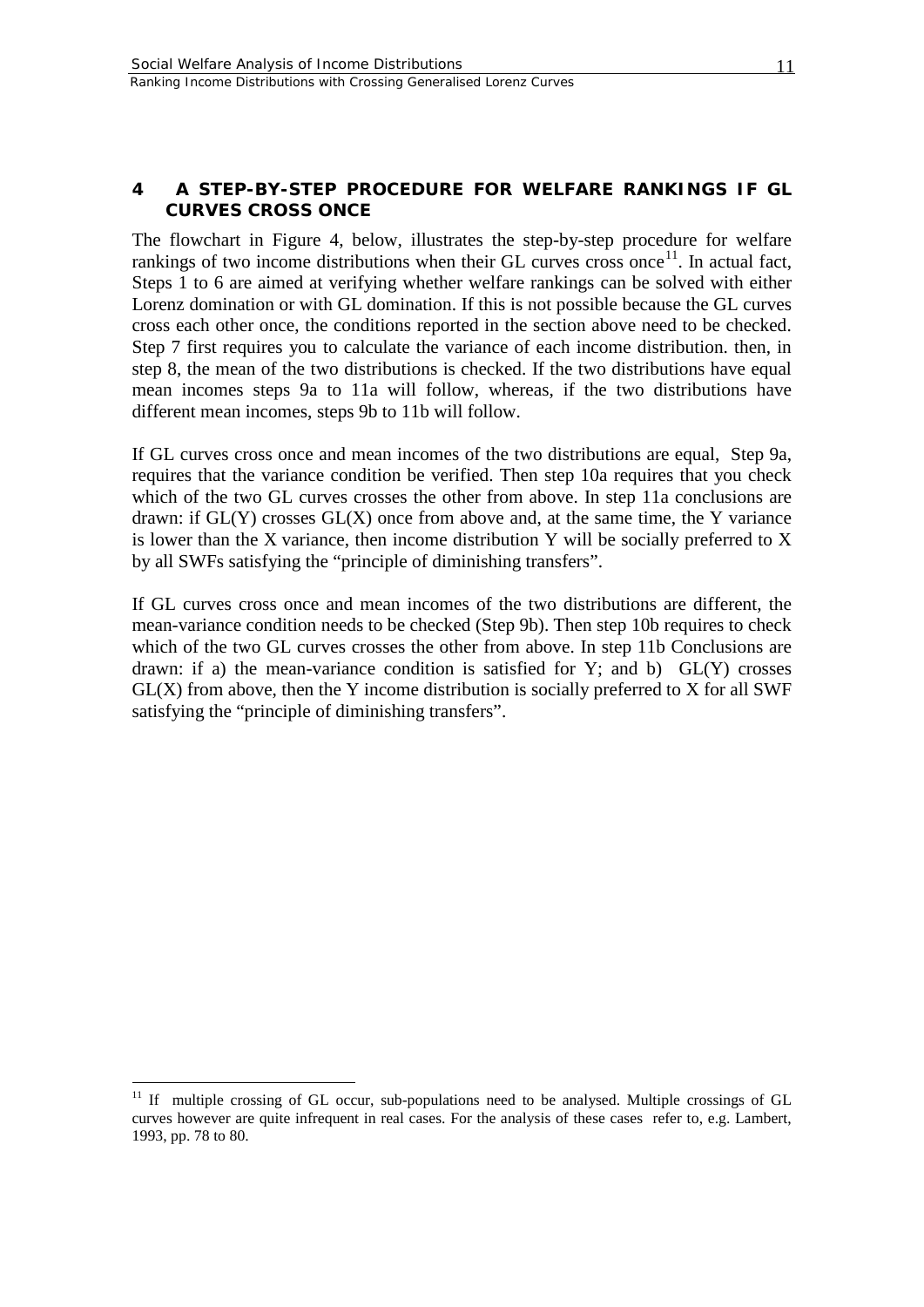#### **Figure 4 - Flowchart for a step-by step procedure for welfare rankings when GL curves cross once**

|             | <b>STEP</b>                                                                              |                                                                                                                                           | <b>OPERATIONAL CONTENT</b>                                                                                                                 |                 |                                                                                                       |                                                                                  |  |  |
|-------------|------------------------------------------------------------------------------------------|-------------------------------------------------------------------------------------------------------------------------------------------|--------------------------------------------------------------------------------------------------------------------------------------------|-----------------|-------------------------------------------------------------------------------------------------------|----------------------------------------------------------------------------------|--|--|
|             | $\mathbf{1}$                                                                             |                                                                                                                                           | Sort income distributions Y and X by income level                                                                                          |                 |                                                                                                       |                                                                                  |  |  |
|             | $\overline{a}$                                                                           |                                                                                                                                           | Check whether income distributions have different<br>mean incomes                                                                          |                 |                                                                                                       |                                                                                  |  |  |
|             | 3                                                                                        |                                                                                                                                           | Build Lorenz curves for each distribution                                                                                                  |                 |                                                                                                       |                                                                                  |  |  |
|             | 4                                                                                        |                                                                                                                                           | Verify that either Lorenz curves cross or that the<br>dominating distribution has a lower mean (no<br>applicability of Atkinson's Theorem) |                 |                                                                                                       |                                                                                  |  |  |
|             | 5                                                                                        | <b>Build GL curves</b>                                                                                                                    |                                                                                                                                            |                 |                                                                                                       |                                                                                  |  |  |
|             | 6                                                                                        | applicability of Shorrocks' Theorem                                                                                                       |                                                                                                                                            |                 |                                                                                                       | Verify that GL curves cross (no GL dominance, i.e., no                           |  |  |
|             | $\overline{7}$                                                                           |                                                                                                                                           | Calculate the variance of the two                                                                                                          |                 |                                                                                                       |                                                                                  |  |  |
|             | 8                                                                                        |                                                                                                                                           |                                                                                                                                            |                 |                                                                                                       |                                                                                  |  |  |
|             | <b>Check</b><br>mean<br>income<br>Equal mean income<br>Different mean income             |                                                                                                                                           |                                                                                                                                            |                 |                                                                                                       |                                                                                  |  |  |
| <b>STEP</b> |                                                                                          | <b>OPERATIONAL</b><br><b>CONTENT</b>                                                                                                      |                                                                                                                                            | <b>STEP</b>     |                                                                                                       | <b>OPERATIONAL</b><br><b>CONTENT</b>                                             |  |  |
| 9a          | condition                                                                                | Check the variance                                                                                                                        |                                                                                                                                            | 9 <sub>b</sub>  | Check the mean-<br>variance condition                                                                 |                                                                                  |  |  |
| 10a         | Check whether the<br>GL of the distirbution<br>with lower variance<br>corsses from above |                                                                                                                                           |                                                                                                                                            | 10 <sub>b</sub> | If 9b is verified for one<br>distribution, check<br>whether its GL crosses<br>from above the other GL |                                                                                  |  |  |
| 11a         |                                                                                          | Draw conclusions:<br>if 10a is verified for<br>one distribution, that<br>one is better for all<br>SWFs approving<br>diminishing transfers |                                                                                                                                            | 11 <sub>h</sub> | Draw conclusions:<br>better for all SWFs<br>transfers                                                 | if 10b is verified for one<br>distribution, that one is<br>approving diminishing |  |  |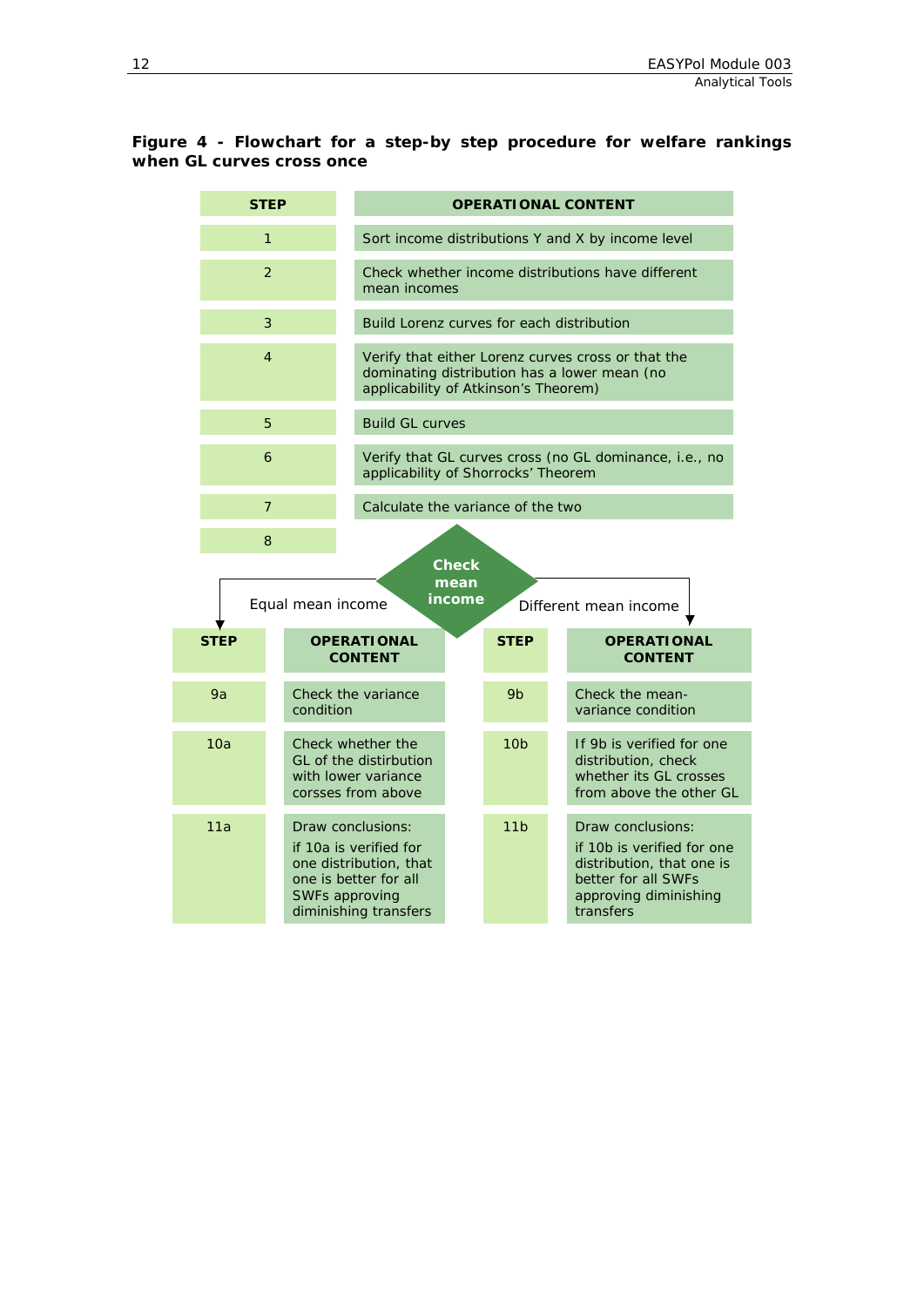## <span id="page-15-0"></span>**5 EXAMPLES: RANKING DISTRIBUTIONS WHEN GL CURVES CROSS ONCE**

## <span id="page-15-1"></span>**5.1 Distributions with equal mean income**

The case where two income distributions, A and I, with the same mean income are compared, was discussed in section 3.1 and illustrated in Table 1 and Figure 1, above. Figure 1a depicts what Lorenz curves look like in this case<sup>12</sup>. Since Lorenz curves cross, GL curves are built and illustrated in Figure 1b. Apparently, also GL curves cross.

Hence, in this case, you need to calculate the variance of income distributions.

- The variance of income distribution A is 22.50
- The variance of distribution I is 22.00.

Therefore, considering that:

- the GL curve of distribution I crosses over the top of the A GL curve,
- distribution I has lower variance than A.

I is welfare-superior to A according to all decision-makers whose SWF satisfies the principle of diminishing transfers.

## <span id="page-15-2"></span>**5.2 Distributions with a different mean income**

On the other hand, Table 3, below, illustrates a case where GL curves cross once and mean incomes are unequal. Distribution L is the result of a policy which, starting from distribution A, leads to an income transfer from the middle of the distribution to the poorer area, thus bringing a net income decrease for the richer. This last impact decreases the mean income of L with respect to A, as indicated in the last row of columns (c) and (f).

<span id="page-15-3"></span><sup>&</sup>lt;sup>12</sup> Since income distributions have an equal mean, the only case in which Lorenz curves cannot rank income distributions is when they cross. Refer to EASYPol Module 001: *[Social Welfare Analysis of](http://www.fao.org/docs/up/easypol/305/swa_lorenz_curves_001en.pdf)  [Income Distributions: Ranking Income Distributions with Lorenz Curves](http://www.fao.org/docs/up/easypol/305/swa_lorenz_curves_001en.pdf)*, where the application of Atkinson's Theorem is presented.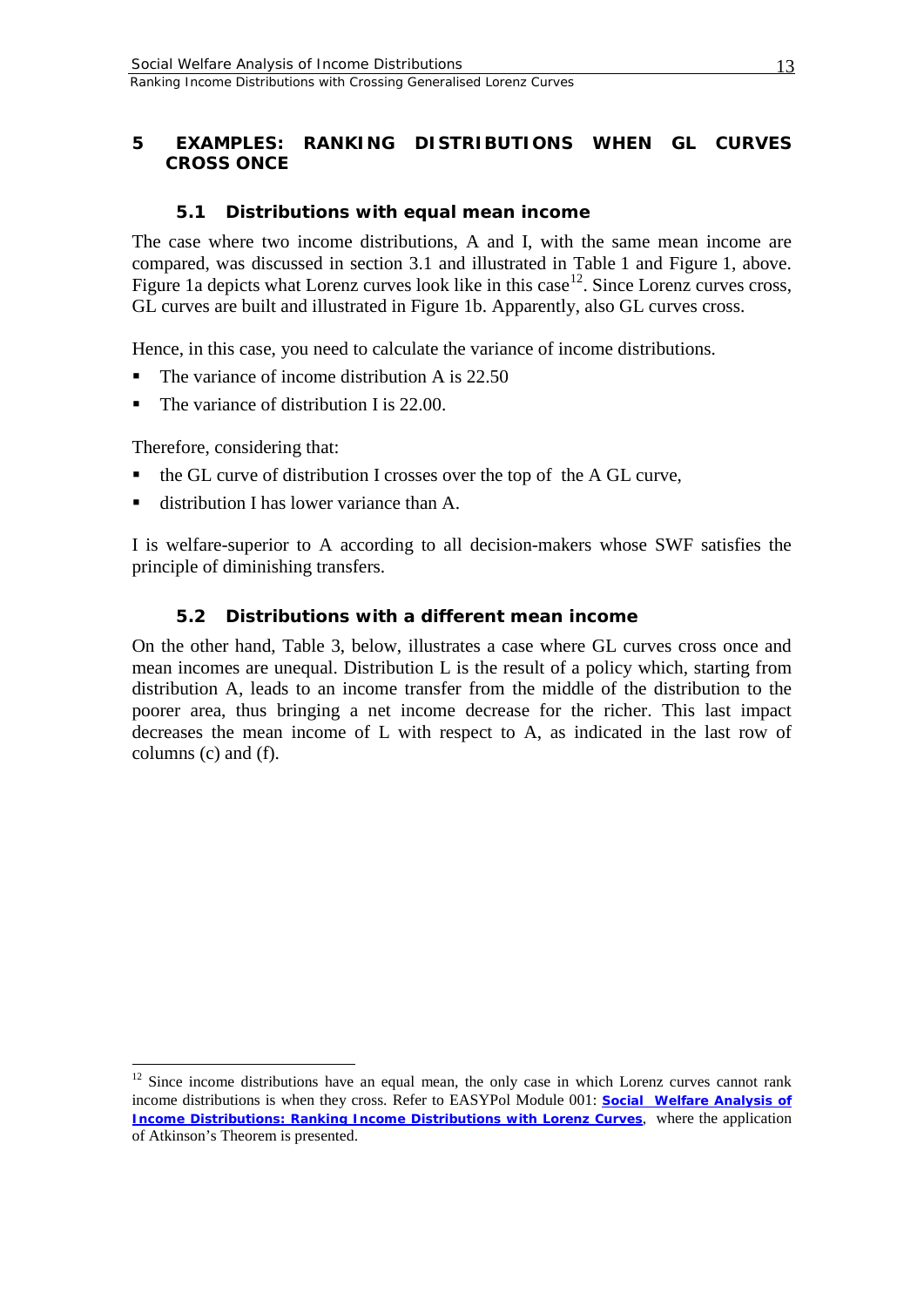|                                                                                                                                                                                                                                                                                                                                                                                                                                |                 |            | <b>Distribution A</b> |                |            | <b>Distribution L</b> |                |            |
|--------------------------------------------------------------------------------------------------------------------------------------------------------------------------------------------------------------------------------------------------------------------------------------------------------------------------------------------------------------------------------------------------------------------------------|-----------------|------------|-----------------------|----------------|------------|-----------------------|----------------|------------|
|                                                                                                                                                                                                                                                                                                                                                                                                                                | Cum.share of p  | Income (Y) | Cum.share Y%          | Cum.aver.Y     | Income (Y) | Cum.sh.Y%             | Cum.aver.Y     | Diff.cum.  |
| Individuals                                                                                                                                                                                                                                                                                                                                                                                                                    | (hor.axis L/GL) |            | (vert.axis of L)      | (vert.axis GL) |            | (vert.axis of L)      | (vert.axis GL) | aver Y L-A |
| (a)                                                                                                                                                                                                                                                                                                                                                                                                                            | (b)             | (c)        | (d)                   | (e)            | (f)        | (g)                   | (h)            | (i)        |
|                                                                                                                                                                                                                                                                                                                                                                                                                                | 20.0%           |            | 6.7%                  | 0.6            |            | 9.3%                  | 0.8            | 0.2        |
|                                                                                                                                                                                                                                                                                                                                                                                                                                | 40.0%           |            | 20.0%                 | 1.8            | 6          | 23.3%                 | 2.0            | 0.2        |
|                                                                                                                                                                                                                                                                                                                                                                                                                                | 60.0%           |            | 40.0%                 | 3.6            | 8          | 41.9%                 | 3.6            | 0.0        |
|                                                                                                                                                                                                                                                                                                                                                                                                                                | 80.0%           | 12         | 66.7%                 | 6.0            | 12         | 69.8%                 | 6.0            | 0.0        |
| 5                                                                                                                                                                                                                                                                                                                                                                                                                              | 100.0%          | 15         | 100.0%                | 9.0            | 13         | 100.0%                | 8.6            | $-0.4$     |
| Total income                                                                                                                                                                                                                                                                                                                                                                                                                   |                 | 45.0       |                       |                | 43.0       |                       |                |            |
| Mean income                                                                                                                                                                                                                                                                                                                                                                                                                    |                 | 9.0        |                       |                | 8.6        |                       |                |            |
| L dominates A, i.e. A presents lower<br>cumulated shares of income everywhere, but<br>Note that the GL do cross because the difference<br>L has lower mean, so the Atckinson's theorem<br>between the ordinates of L and A are positive in the<br>cannot be applied.<br>lower part of the curves and negative in the upper part.<br>In particular, at thendpoint of the curve, A GL<br>dominates L (A has higher mean income). |                 |            |                       |                |            |                       |                |            |

**Table 3 - More equitable but lower mean distribution: GL curves crossing once** 

Now, income distribution L has a lower mean income, but also has a dominating Lorenz curve, as Figure 5a, below, shows.

In this case, GL curves are needed and also the mean-variance condition is required. In Figure 5b you can see that L crosses A towards the top of the curve. To be welfaresuperior, the variance of L has to be lower than the threshold set by the mean variance condition, i.e. lower than 19.14.

The variance of Y is actually 14.80, thus implying that the preferred distribution is L and not A on the basis of welfare grounds as all SWF satisfy the following factors W'>0, W''<0 and W'''>0.

**Figures 5a and 5b - Crossing GL curves with different mean incomes**

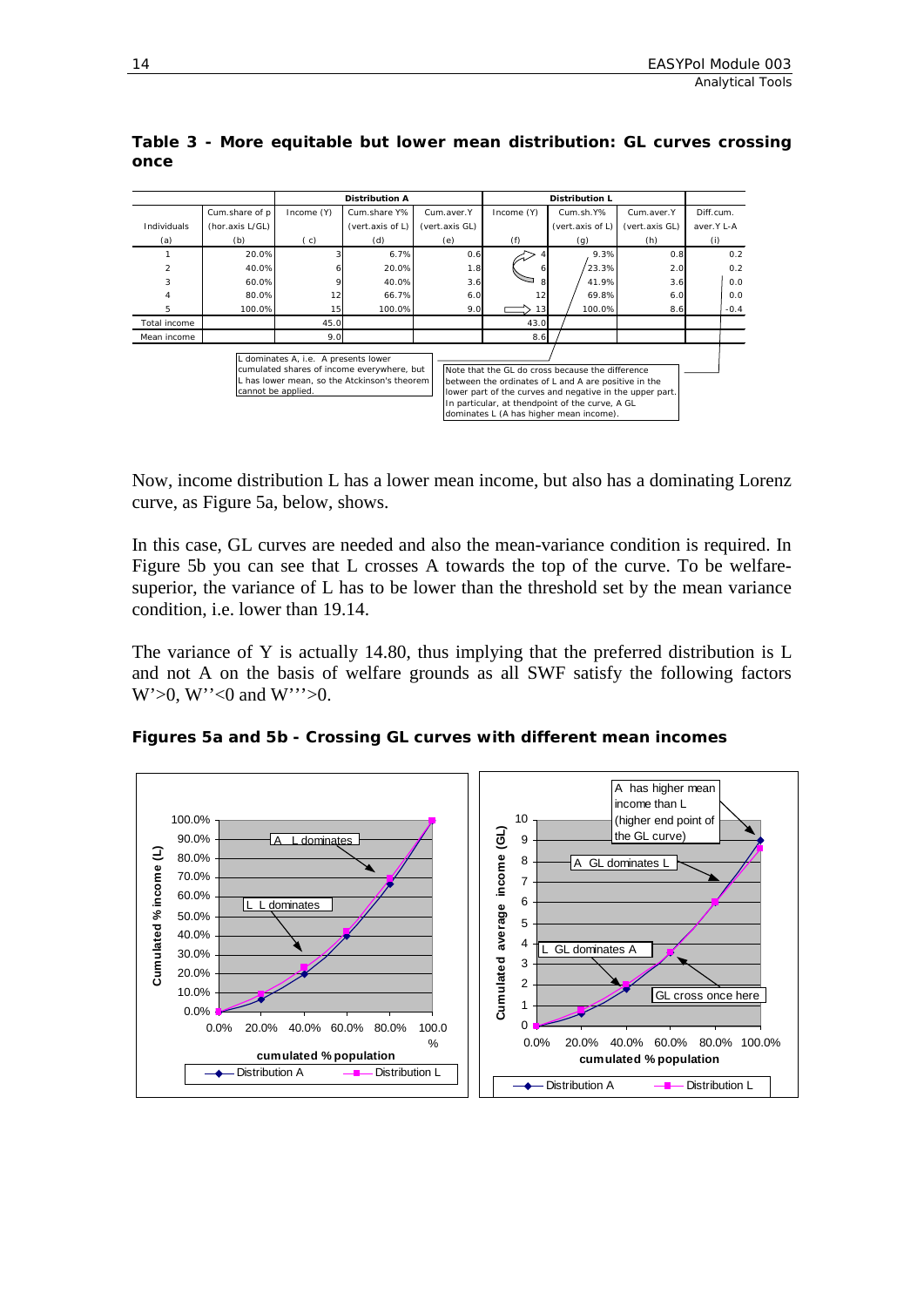#### <span id="page-17-0"></span>**6 CONCLUSION**

To conclude, it is worth summarising the main results achieved so far. The basic result is that Lorenz curves and Generalised Lorenz curves are a powerful tool for welfare ranking of different income distributions. However, unlike the case of the complete specification of a SWF, these tools may give a «partial ordering», as there might be cases where required conditions for welfare ranking are not met .

Table 4, below, summarizes all results achieved so far, highlighting all outcomes deriving from the combination of the type of relation between curves and mean incomes of the distribution observed.

|                | Type of relation                                                                                        | Mean income                                                                                                                                     | Outcome         | Validity              | Notes                                                        |  |  |  |  |
|----------------|---------------------------------------------------------------------------------------------------------|-------------------------------------------------------------------------------------------------------------------------------------------------|-----------------|-----------------------|--------------------------------------------------------------|--|--|--|--|
| $\bf{l}$       | L(Y) > L(X)                                                                                             | $Y = X$                                                                                                                                         | $W(Y)$ > $W(X)$ | $W > 0$ ; $W'' \le 0$ |                                                              |  |  |  |  |
| $\overline{2}$ | L(Y) > L(X)                                                                                             | Y>X                                                                                                                                             | $W(Y)$ > $W(X)$ | $W > 0$ ; $W < 0$     |                                                              |  |  |  |  |
| 3              | L(Y) > L(X)                                                                                             | Y < X                                                                                                                                           | cannot say      |                       | need GL                                                      |  |  |  |  |
| 4              | $L(Y)$ and $L(Y)$ cross                                                                                 | whatever                                                                                                                                        | cannot say      |                       | need GL                                                      |  |  |  |  |
| 5              | GL(Y) > GL(X)                                                                                           | $Y = X$                                                                                                                                         | $W(Y)$ > $W(X)$ | $W > 0$ ; $W'' \le 0$ | may solve 3 and 4                                            |  |  |  |  |
| 6              | GL(Y) > GL(X)                                                                                           | Y>X                                                                                                                                             | $W(Y)$ > $W(X)$ | $W > 0$ ; $W'' < 0$   | may solve 3 and 4                                            |  |  |  |  |
| 7              | GL(Y) > GL(X)                                                                                           | Y <x< th=""><th>cannot occur</th><th></th><th></th></x<>                                                                                        | cannot occur    |                       |                                                              |  |  |  |  |
| 8              | $GL(Y)$ crosses $GL(X)$ from above once                                                                 | Y=X                                                                                                                                             | W(Y) R W(X)     | W'>0; W"<0; W"'>0     | need $var(Y)$ < $var(X)$ ,<br>otherwise cannot say           |  |  |  |  |
| 9              | $GL(Y)$ crosses $GL(X)$ from above once                                                                 | Y <x< th=""><th>W(Y) R W(X)</th><th>W'&gt;0; W"&lt;0; W"'&gt;0</th><th>need the mean-variance<br/>condition, otherwise<br/>cannot say</th></x<> | W(Y) R W(X)     | W'>0; W"<0; W"'>0     | need the mean-variance<br>condition, otherwise<br>cannot say |  |  |  |  |
| 10             | $GL(Y)$ crosses $GL(X)$ from above once                                                                 | Y>X                                                                                                                                             | cannot occur    |                       |                                                              |  |  |  |  |
|                | Notes:<br>$L(Y)$ = Lorenz curve of distribution Y<br>GL(Y) = Generalised Lorenz curve of distribution Y |                                                                                                                                                 |                 |                       |                                                              |  |  |  |  |
|                | $W(Y)$ = social welfare in Y<br>$var(Y)$ = variance of Y                                                |                                                                                                                                                 |                 |                       |                                                              |  |  |  |  |
|                | R means preferred by the more Rawlsian SWF.                                                             |                                                                                                                                                 |                 |                       |                                                              |  |  |  |  |

**Table 4 - Distributional dominance and welfare rankings**

It is worth noting again three important aspects:

- GL curves are required when either Lorenz curves cross or the dominating distribution has the lower mean (cases **3** and **4**).
- When GL curves cross once, additional restrictions on the form of the SWF W (i.e. its third derivative W'''>0) are required in any case (cases **8** and **9**).
- When GL curves cross, welfare rankings are possible only if either the variance or the mean-variance conditions are satisfied, depending on the relation between mean incomes.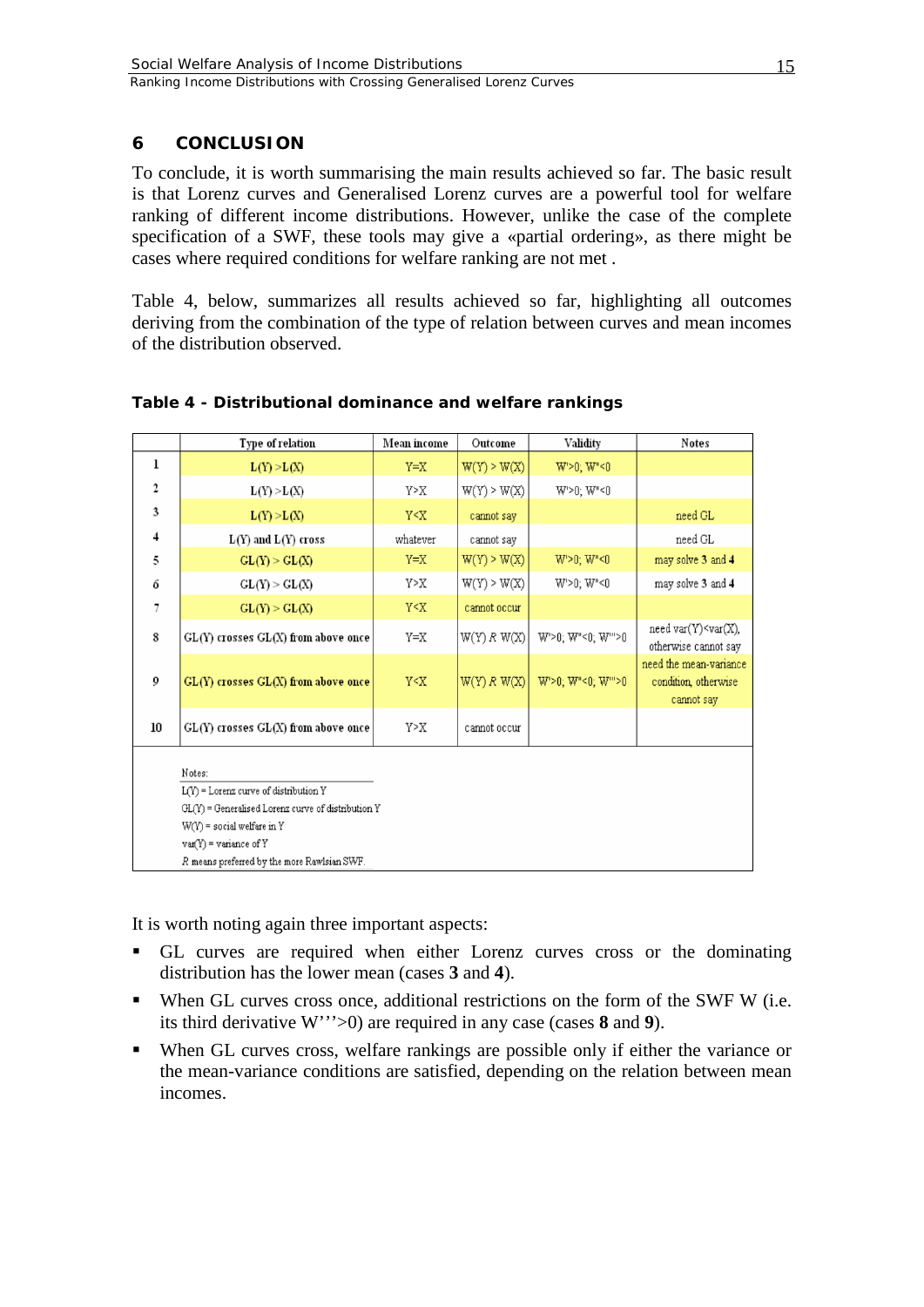## <span id="page-18-1"></span>**7 READERS' NOTES**

#### <span id="page-18-0"></span>**7.1 Time requirements**

The delivery of this module and related discussion may take two to three hours to an audience already familiar with concepts of policy, policy impact simulations, income and income distributions, Lorenz curves, social welfare and Social Welfare Functions.

## <span id="page-18-2"></span>**7.2 Frequently asked questions**

Frequently asked questions are, for example, the following:

- **What is the meaning and role of the preferences of the decision-maker?** i.e., what does it mean that the decision-maker is "inequality-averse" and an incomeseeker? It is important in these cases to refer to the shape of the welfare function imposed by the restrictions on its first and second derivatives.
- **How is the "with policy" income distribution generated?** Selected trainees, not familiar with how to build policy scenarios may not understand how, in practical cases, the "with policy" income distribution is generated, i.e., how to logically link the policy proposal to the new income distribution. In addition, slightly more complex exercises than the examples provided in the module with real data should be prepared and carried out.

## <span id="page-18-3"></span>**7.3 Complementary capacity building materials**

The trainer may also consider the opportunity to present the relevant segment of the country case study based on real data: Inequality and poverty impacts of selected agricultural policies: the case of Armenia.

## <span id="page-18-4"></span>**7.4 EASYPol links**

This module belongs to a set of modules which discuss how to provide normative prescriptions when confronting alternative income distributions, i.e. how to identify the best income distribution in terms of social welfare, in a set of alternative income distributions. It is part of the modules composing a training path addressing **[Analysis](http://www.fao.org/easypol/output/browse_by_training_path.asp?Lchain=&id=303&id_cat=303&display=&first=&type=&latestrecords=&pub_id=303&abstr_type=&abstr=&menuitem=&ascdes=&ordenAnt=4&orden=4&boton=1&Direccion=3)  [and monitoring of socio-economic impacts of policies](http://www.fao.org/easypol/output/browse_by_training_path.asp?Lchain=&id=303&id_cat=303&display=&first=&type=&latestrecords=&pub_id=303&abstr_type=&abstr=&menuitem=&ascdes=&ordenAnt=4&orden=4&boton=1&Direccion=3)**.

The following EASYPOL modules form a set of materials logically preceding the current module, which can be used to strengthen the user's background:

- [EASYPol M](http://www.fao.org/docs/up/easypol/302/charting_income_inequality_000EN.doc)odule [000](http://www.fao.org/docs/up/easypol/302/charting_income_inequality_000EN.doc)*: [Charting Income Inequality: The Lorenz Curve.](http://www.fao.org/docs/up/easypol/302/charting_income_inequality_000en.pdf)*
- EASYPol Module 001: *[Social Welfare Analysis of Income Distributions:](http://www.fao.org/docs/up/easypol/305/swa_lorenz_curves_001en.pdf)  [Ranking Income Distributions with Lorenz Curves](http://www.fao.org/docs/up/easypol/305/swa_lorenz_curves_001en.pdf)*
- EASYPol Module 002: *[Social Welfare Analysis of Income Distributions:](http://www.fao.org/docs/up/easypol/306/swa_gen_lorenzcurves_002en.pdf)  [Ranking Income Distribution with Generalised Lorenz Curves](http://www.fao.org/docs/up/easypol/306/swa_gen_lorenzcurves_002en.pdf)*.